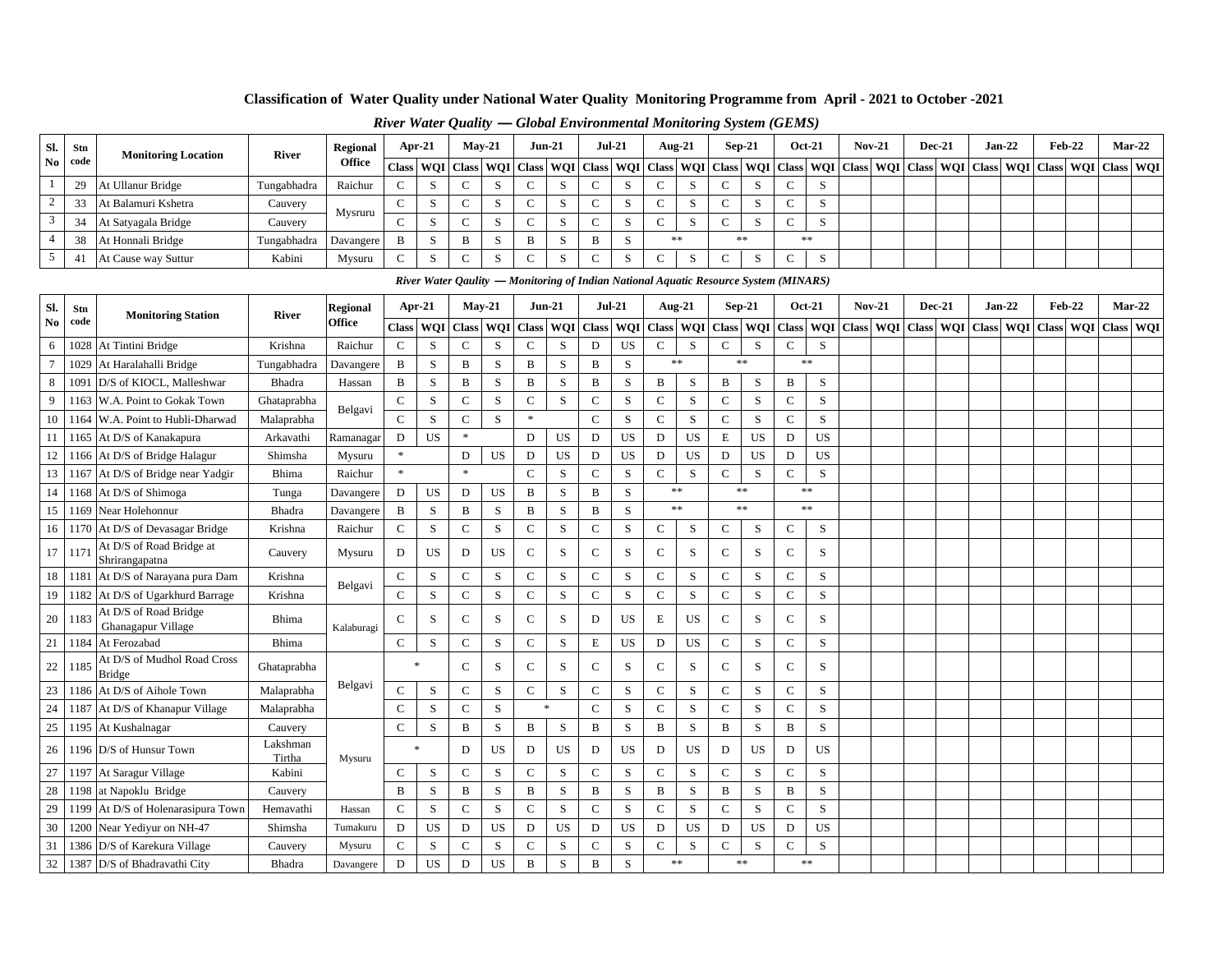| SI.    | Stn  | <b>Monitoring Location</b>                                                | <b>River</b>       | <b>Regional</b> |               | Apr-21     |              | $May-21$     | <b>Jun-21</b> |           | <b>Jul-21</b> |           |               | <b>Aug-21</b> |              | $Sep-21$    |              | <b>Oct-21</b> | <b>Nov-21</b> | <b>Dec-21</b> |            | $Jan-22$  | <b>Feb-22</b> | Mar-22    |  |
|--------|------|---------------------------------------------------------------------------|--------------------|-----------------|---------------|------------|--------------|--------------|---------------|-----------|---------------|-----------|---------------|---------------|--------------|-------------|--------------|---------------|---------------|---------------|------------|-----------|---------------|-----------|--|
| No     | code |                                                                           |                    | <b>Office</b>   | <b>Class</b>  | <b>WOI</b> | <b>Class</b> | <b>WQI</b>   | Class WQI     |           | Class WQI     |           | <b>Class</b>  | <b>WQI</b>    |              | Class WQI   |              | Class WQI     | Class WOI     | <b>Class</b>  | <b>WOI</b> | Class WOI | Class WOI     | Class WOI |  |
| 33     | 1444 | At D/S of West Coast Paper<br>Mills                                       | Kali               | Dharwad         | $\mathsf C$   | S          | $\mathbf C$  | S            | $\ast$        |           | $\ast$        |           | $\mathcal{C}$ | S             | $\mathsf{C}$ | S           | $\mathsf{C}$ | S             |               |               |            |           |               |           |  |
| 34     | 1445 | Kabini, W.A. Point at KIADB,<br>Nanjangud                                 | Kabini             | Mysuru          | $\mathsf C$   | S          | $\mathbf C$  | ${\bf S}$    | $\mathsf{C}$  | ${\bf S}$ | $\mathbf C$   | S         | $\mathbf C$   | ${\bf S}$     | ${\bf C}$    | $\,$ S      | $\mathbf C$  | S             |               |               |            |           |               |           |  |
| 35     | 1446 | Hebbala Valley near Mandya                                                | Hebbala            |                 | D             | US         | ${\bf D}$    | US           | D             | US        | ${\rm D}$     | US        | $\mathbf D$   | <b>US</b>     | D            | US          | ${\rm D}$    | <b>US</b>     |               |               |            |           |               |           |  |
| 36     | 1888 | <b>Bhima River Confluence of</b><br>Jewagri Town Sewage Disposal<br>Point | Bhima              | Kalaburagi      | $\mathsf C$   | S          | $\mathsf{C}$ | S            | $\mathsf{C}$  | S         | D             | US        | D             | <b>US</b>     | $\mathsf{C}$ | $\mathbf S$ | $\mathsf{C}$ | S             |               |               |            |           |               |           |  |
| 37     | 1889 | Ankali Bridge Along<br>Chikkodi Kagwad Road                               | Krishna            | Belgavi         | $\mathbf C$   | S          | $\mathbf C$  | S            | $\mathbf C$   | ${\bf S}$ | $\mathsf C$   | S         | $\mathsf C$   | ${\bf S}$     | ${\bf C}$    | $\,$ S      | $\mathbf C$  | S             |               |               |            |           |               |           |  |
| 38     | 1891 | Karanja river near byalahalli<br>village                                  | Karanja river      | Bidar           |               | $\ast$     |              | $\mathbf{R}$ | $\ast$        |           | $\ast$        |           |               | $\mathbf{x}$  |              | $\ast$      |              | $\ast$        |               |               |            |           |               |           |  |
| 39     | 1892 | Netravathi U/S of Dharma Stala<br>at Water Supply<br>Intake point         | Netravathi         | Mangaluru       | $\mathbf C$   | S          | B            | S            | $\mathbf C$   | ${\bf S}$ | $\mathbf C$   | S         | $\mathsf{C}$  | S             | B            | S           | $\, {\bf B}$ | S             |               |               |            |           |               |           |  |
| $40\,$ | 1893 | Yagachi River Near Pumping<br><b>Stations Hassan City</b>                 | Yagachi            | Hassan          | ${\bf C}$     | ${\bf S}$  | $\mathbf C$  | ${\bf S}$    | $\mathbf C$   | ${\bf S}$ | $\mathbf C$   | S         | ${\bf C}$     | ${\bf S}$     | ${\bf C}$    | $\mathbf S$ | ${\bf C}$    | $\mathbf S$   |               |               |            |           |               |           |  |
| 41     | 1894 | U/S Uppinagady Town Before<br>Confluence with<br>river Nethravathi        | Kumara Dhara       | Mangaluru       | B             | S          | B            | S            | $\mathsf{C}$  | ${\bf S}$ | $\mathbf C$   | ${\bf S}$ | $\mathsf C$   | S             | $\, {\bf B}$ | $\,$ S      | $\, {\bf B}$ | S             |               |               |            |           |               |           |  |
| 42     | 1895 | Kagina D/S of Sewage<br>disposal point                                    | Kagina             | Kalaburagi      | $\mathbf C$   | S          | E            | US           | ${\bf C}$     | ${\bf S}$ | $\mathsf C$   | S         | $\mathsf C$   | ${\bf S}$     | ${\bf C}$    | $\,$ S      | $\mathbf C$  | $\mathbf S$   |               |               |            |           |               |           |  |
| 43     | 1896 | Confluence point of Tunga and<br>Bhadra at Kudli                          | Tunga-Bhadra       | Davangere       | B             | S          | B            | S            | B             | S         | B             | S         |               | $\ast\ast$    |              | $**$        |              | **            |               |               |            |           |               |           |  |
| 44     | 2763 | Asangi Village                                                            | Asangi nalla       |                 | $\mathbf C$   | S          | $\mathbf C$  | ${\bf S}$    | $\mathsf{C}$  | S         | $\mathbf C$   | S         | $\mathbf C$   | ${\bf S}$     | $\mathbf C$  | $\mathbf S$ | $\mathsf{C}$ | ${\bf S}$     |               |               |            |           |               |           |  |
| 45     | 2764 | At Badami Bridge                                                          | Malaprabha         | Belgavi         | $\mathcal{C}$ | S          | $\mathbf C$  | S            | $\mathbf C$   | S         | $\mathbf C$   | S         | $\mathsf{C}$  | S             | $\mathsf{C}$ | S           | $\mathbf C$  | S             |               |               |            |           |               |           |  |
| 46     | 2765 | U/S of MPM                                                                | Bhadra             |                 | $\bf{B}$      | S          | $\mathbf{B}$ | ${\bf S}$    | B             | ${\bf S}$ | $\mathbf{B}$  | S         |               | $\ast\ast$    |              | $\ast\ast$  |              | $\ast\ast$    |               |               |            |           |               |           |  |
| 47     | 2766 | At New Bridge                                                             | Tungabhadra        |                 | B             | S          | B            | ${\bf S}$    | $\, {\bf B}$  | ${\bf S}$ | $\, {\bf B}$  | S         |               | $\ast\ast$    |              | $\ast\ast$  |              | $\ast\ast$    |               |               |            |           |               |           |  |
| 48     | 2767 | U/S of HPF Old Bridge                                                     | Tungabhadra        |                 | $\bf{B}$      | ${\bf S}$  | $\mathbf{B}$ | ${\bf S}$    | $\mathbf B$   | ${\bf S}$ | $\mathbf{B}$  | ${\bf S}$ |               | $\ast\ast$    |              | $\ast\ast$  |              | $\ast\ast$    |               |               |            |           |               |           |  |
| 49     | 2768 | $\rm{D/S}$ of HPF                                                         | Tungabhadra        | Davangere       | D             | US         | D            | US           | D             | US        | B             | S         |               | $**$          |              | $\ast\ast$  |              | **            |               |               |            |           |               |           |  |
| 50     | 2769 | At Jack Well Point                                                        | Tungabhadra        |                 | B             | S          | D            | <b>US</b>    | $\, {\bf B}$  | ${\bf S}$ | $\, {\bf B}$  | S         |               | $\ast\ast$    |              | $\ast\ast$  |              | $\ast\ast$    |               |               |            |           |               |           |  |
| 51     | 2770 | At Harihar Water Supply Intake                                            | Tungabhadra        |                 | $\mathbf D$   | US         | D            | US           | D             | <b>US</b> | $\, {\bf B}$  | S         |               | $\ast\ast$    |              | $**$        |              | **            |               |               |            |           |               |           |  |
| 52     | 2771 | U/S of KIOCL                                                              | Bhadra             | Hassan          | $\, {\bf B}$  | ${\bf S}$  | B            | ${\bf S}$    | $\, {\bf B}$  | ${\bf S}$ | $\, {\bf B}$  | S         | B             | S             | B            | S           | $\, {\bf B}$ | S             |               |               |            |           |               |           |  |
| 53     | 2772 | D/S of Kattemalavadi                                                      | Lakshman<br>Tirtha | Mysuru          |               | $\ast$     | D            | US           | D             | US        | D             | US        | $\mathbf D$   | <b>US</b>     | D            | <b>US</b>   | D            | <b>US</b>     |               |               |            |           |               |           |  |
| 54     | 2773 | At Bannur Bridge                                                          | Cauvery            |                 | $\mathsf C$   | S          | $\mathbf C$  | S            | $\mathbf C$   | S         | $\mathbf C$   | S         | $\mathsf C$   | S             | $\mathsf{C}$ | S           | $\mathsf C$  | S             |               |               |            |           |               |           |  |
| 55     | 2774 | At Ranganathittu                                                          | Cauvery            | Mysuru          | $\mathsf C$   | S          | $\mathbf C$  | S            | $\mathsf{C}$  | S         | $\mathbf C$   | ${\bf S}$ | $\mathsf{C}$  | S             | $\mathsf{C}$ | S           | $\mathsf{C}$ | S             |               |               |            |           |               |           |  |
| 56     | 2775 | At Bathing Ghat,<br>Nanjanagud                                            | Kabini             |                 | D             | US         | $\mathbf C$  | S            | ${\bf C}$     | ${\bf S}$ | $\mathbf C$   | ${\bf S}$ | $\mathbf C$   | ${\bf S}$     | ${\bf C}$    | $\,$ S      | ${\bf C}$    | $\mathbf S$   |               |               |            |           |               |           |  |
| 57     | 2776 | D/S of Gangawathi                                                         | Tungabhadra        | Raichur         | $\mathbf C$   | S          | $\mathbf C$  | ${\bf S}$    | $\mathsf{C}$  | S         | $\mathbf C$   | S         | $\mathsf{C}$  | ${\bf S}$     | $\mathbf C$  | $\,$ S      | $\mathbf C$  | ${\bf S}$     |               |               |            |           |               |           |  |
| 58     | 2777 | At Shahabad Bridge                                                        |                    |                 | $\mathsf{C}$  | ${\bf S}$  | $\mathbf C$  | ${\bf S}$    | $\mathsf C$   | ${\bf S}$ | ${\bf C}$     | ${\bf S}$ | $\mathsf C$   | ${\bf S}$     | ${\bf C}$    | S           | $\mathbf C$  | $\mathbf S$   |               |               |            |           |               |           |  |
| 59     | 4499 | Benniothora dam<br>Kurkota village,                                       | Kagina             | Kalaburagi      | $\mathbf C$   | S          | $\mathbf C$  | S            | $\mathsf C$   | S         | $\mathsf{C}$  | S         | $\mathbf C$   | S             | $\mathbf C$  | $\mathbf S$ | $\mathbf C$  | S             |               |               |            |           |               |           |  |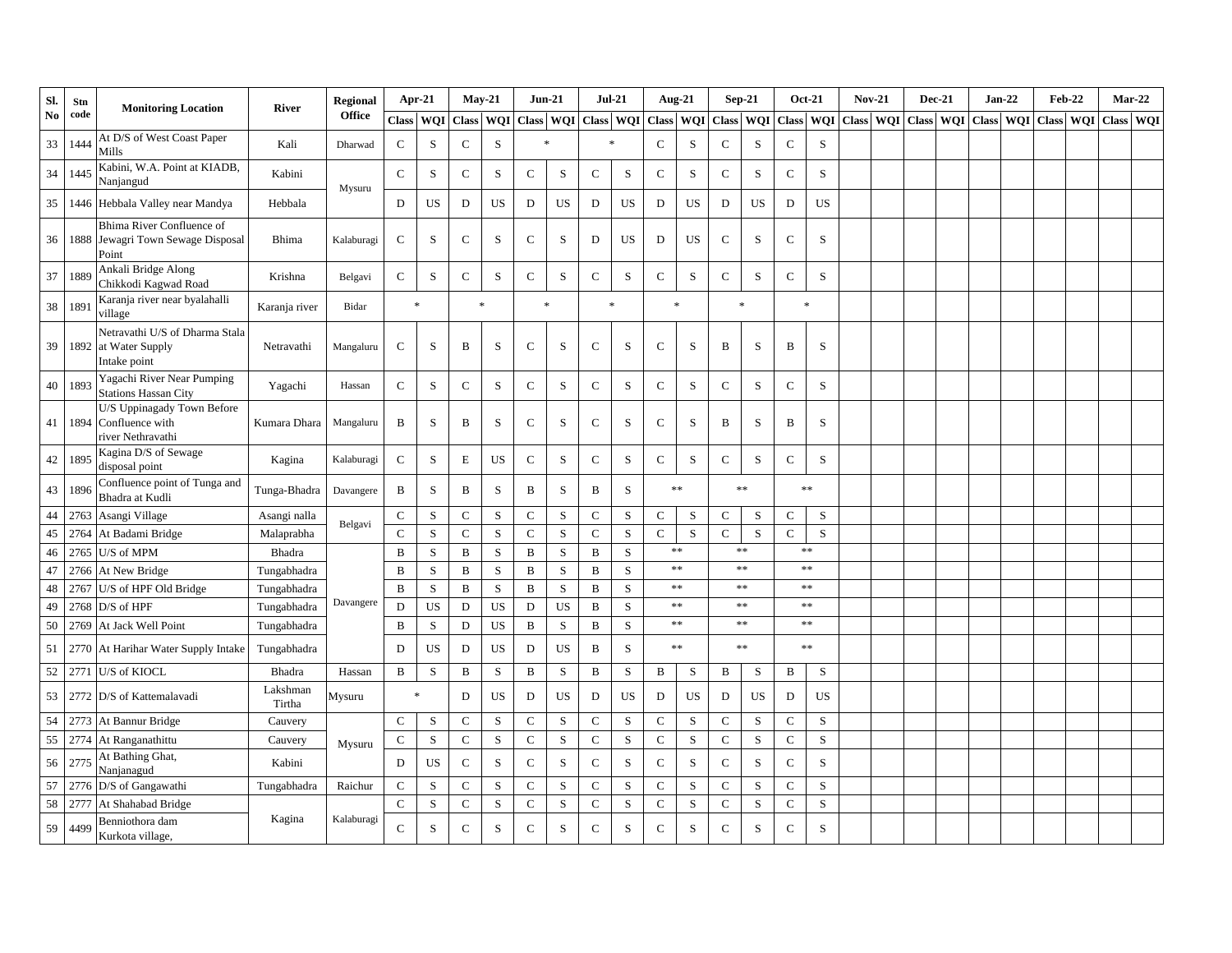| SI.    | <b>Stn</b> | <b>Monitoring Location</b>                                             | <b>River</b>        | <b>Regional</b> |              | Apr-21    |              | $May-21$   | $Jun-21$     |             |              | $Jul-21$  |              | Aug-21      |              | $Sep-21$    |              | <b>Oct-21</b> | <b>Nov-21</b>       |              | $Dec-21$   |           | $Jan-22$ |           | <b>Feb-22</b> |           | $Mar-22$ |
|--------|------------|------------------------------------------------------------------------|---------------------|-----------------|--------------|-----------|--------------|------------|--------------|-------------|--------------|-----------|--------------|-------------|--------------|-------------|--------------|---------------|---------------------|--------------|------------|-----------|----------|-----------|---------------|-----------|----------|
| No     | code       |                                                                        |                     | <b>Office</b>   | <b>Class</b> | WQI       | <b>Class</b> | <b>WQI</b> | Class WQI    |             | Class WQI    |           | <b>Class</b> | <b>WQI</b>  |              | Class WQI   |              |               | Class WQI Class WQI | <b>Class</b> | <b>WOI</b> | Class WOI |          | Class WQI |               | Class WOI |          |
| 60     |            | Kagina river at D/S of<br>4500 bridge cum barrage,<br>Sadem Tq.        | Kagina              | Kalaburagi      | $\mathbf C$  | S         | C            | S          | $\mathsf{C}$ | S           | $\mathbf C$  | S         | $\mathsf C$  | S           | $\mathsf{C}$ | S           | $\mathbf C$  | S             |                     |              |            |           |          |           |               |           |          |
| 61     | 2780       | U/S of WCPM, Dandeli                                                   | Kali                | Dharwad         | $\mathsf C$  | S         | $\mathbf C$  | S          |              | $\ast$      |              |           | $\mathsf C$  | S           | $\mathsf{C}$ | S           | $\mathsf C$  | S             |                     |              |            |           |          |           |               |           |          |
| 62     | 2781       | D/S of Alamatti Dam                                                    | Krishna             | Belgavi         | $\mathsf C$  | S         | $\mathbf C$  | S          | $\mathbf C$  | S           | $\mathbf C$  | S         | $\mathsf{C}$ | S           | ${\bf C}$    | $\mathbf S$ | $\mathbf C$  | S             |                     |              |            |           |          |           |               |           |          |
| 63     | 3558       | Dodesugur bridge gaugung<br>Station                                    | Tungabhadra         | Raichur         |              | $\ast$    |              | $\ast$     | $\mathsf{C}$ | ${\bf S}$   | $\mathbf C$  | S         | $\mathsf C$  | S           | $\mathbf C$  | $\,$ S      | ${\bf C}$    | $\mathbf S$   |                     |              |            |           |          |           |               |           |          |
| 64     | 3562       | Thumbe water supply<br>station to Mangalore city                       | Nethravathi         | Mangaluru       | B            | S         | $\, {\bf B}$ | S          | $\mathbf C$  | ${\bf S}$   | $\mathbf C$  | S         | $\mathsf C$  | ${\bf S}$   | ${\bf C}$    | $\,$ S      | $\, {\bf B}$ | $\mathbf S$   |                     |              |            |           |          |           |               |           |          |
| 65     | 3563       | U/s of Uppinangady town                                                | Nethravathi         |                 | $\mathsf C$  | S         | $\mathbf C$  | S          | $\mathsf{C}$ | S           | $\mathbf C$  | S         | $\mathbf C$  | ${\bf S}$   | $\mathsf{C}$ | S           | $\mathsf C$  | S             |                     |              |            |           |          |           |               |           |          |
| 66     | 3566       | <b>KRS</b> Dam Mandya                                                  | Cauvery             |                 | $\mathbf C$  | S         | $\mathbf C$  | S          | $\mathbf C$  | ${\bf S}$   | $\mathbf C$  | S         | $\mathsf C$  | ${\bf S}$   | ${\bf C}$    | $\mathbf S$ | ${\bf C}$    | $\mathbf S$   |                     |              |            |           |          |           |               |           |          |
| 67     | 3567       | D/s Shimsha near Madduar                                               | Shimsha             |                 |              |           | D            | US         | $\mathsf{C}$ | S           | $\mathbf C$  | S         | $\mathsf C$  | ${\bf S}$   | $\mathbf D$  | $\,$ S      | $\mathsf{C}$ | S             |                     |              |            |           |          |           |               |           |          |
| 68     | 3568       | Water supply intakepoint to<br>Srirangapatna town                      | Cauvery             |                 | $\mathbf C$  | ${\bf S}$ | $\mathbf C$  | ${\bf S}$  | ${\bf C}$    | ${\bf S}$   | $\mathbf C$  | ${\bf S}$ | ${\bf C}$    | ${\bf S}$   | $\mathsf C$  | $\mathbf S$ | ${\bf C}$    | ${\bf S}$     |                     |              |            |           |          |           |               |           |          |
| 69     | 3569       | Water supply intake point to<br>Mandya town                            | Cauvery             |                 | $\mathbf C$  | S         | $\mathbf C$  | S          | $\mathsf C$  | S           | $\mathbf C$  | S         | $\mathsf C$  | S           | $\mathbf C$  | $\mathbf S$ | $\mathsf C$  | S             |                     |              |            |           |          |           |               |           |          |
| 70     | 3570       | D/s of KR Nagar bridge                                                 | Cauvery             |                 | $\mathsf C$  | S         | $\mathbf C$  | S          | $\mathsf{C}$ | S           | $\mathbf C$  | S         | $\mathsf{C}$ | $\mathbf S$ | $\mathsf{C}$ | S           | $\mathsf{C}$ | S             |                     |              |            |           |          |           |               |           |          |
| 71     | 3571       | U/s of KR Nagar                                                        | Cauvery             |                 | $\mathsf{C}$ | S         | $\mathsf{C}$ | S          | $\mathbf C$  | S           | $\mathbf{C}$ | S         | $\mathsf C$  | S           | $\mathsf C$  | S           | $\mathsf{C}$ | S             |                     |              |            |           |          |           |               |           |          |
| $72\,$ | 3572       | Water supply intake point to<br>Hunsur town                            | Lakshman<br>Thirtha |                 |              | ż         | D            | US         | D            | US          | D            | US        | D            | US          | ${\bf D}$    | US          | D            | <b>US</b>     |                     |              |            |           |          |           |               |           |          |
| 73     | 3573       | D/s of Kushalanagar town                                               | Cauvery             |                 | B            | S         | B            | S          | B            | S           | $\, {\bf B}$ | S         | B            | ${\bf S}$   | $\, {\bf B}$ | S           | B            | S             |                     |              |            |           |          |           |               |           |          |
| 74     | 3574       | Water supply intake point to<br>Madikeri town (Kootehole)              | Cauvery             | Mysuru          | B            | S         | B            | S          | $\mathbf C$  | ${\bf S}$   | B            | S         | B            | $\,$ S      | B            | S           | $\, {\bf B}$ | $\mathbf S$   |                     |              |            |           |          |           |               |           |          |
| 75     | 3575       | U/s Intake point to Nanjanagud<br>& Gundlupet<br>at Debur              | Kabini              |                 | $\mathbf C$  | S         | $\mathbf C$  | S          | $\mathsf{C}$ | S           | $\mathbf C$  | S         | $\mathsf C$  | S           | $\mathbf C$  | $\mathbf S$ | $\mathbf C$  | S             |                     |              |            |           |          |           |               |           |          |
| 76     | 3576       | Water supply intake point to<br>Mysore pump house                      | Cauvery             |                 | $\mathsf{C}$ | S         | $\mathbf C$  | ${\bf S}$  | $\mathbf C$  | ${\bf S}$   | $\mathbf C$  | S         | $\mathbf C$  | S           | $\mathbf C$  | S           | $\mathbf C$  | S             |                     |              |            |           |          |           |               |           |          |
| 77     | 3577       | Water supply intake point to T.<br>Narasipura                          | Kabini              |                 | $\mathsf C$  | S         | $\mathbf C$  | S          | $\mathbf C$  | ${\bf S}$   | $\mathbf C$  | S         | $\mathbf C$  | ${\bf S}$   | ${\bf C}$    | S           | $\mathbf C$  | $\mathbf S$   |                     |              |            |           |          |           |               |           |          |
| 78     | 3578       | D/s of Cauvery Maddur water<br>supply treatment plant at @<br>Bachalli | Cauvery             |                 | $\mathsf C$  | S         | $\mathbf C$  | S          | $\mathsf{C}$ | S           | $\mathbf C$  | S         | $\mathsf C$  | S           | $\mathsf{C}$ | S           | $\mathsf{C}$ | S             |                     |              |            |           |          |           |               |           |          |
| 79     | 3579       | Water supply intake point at<br>Kollegala, Dasanapura                  | Cauvery             |                 | $\mathsf{C}$ | S         | $\mathsf{C}$ | S          | $\mathsf{C}$ | S           | $\mathbf C$  | S         | $\mathbf C$  | ${\bf S}$   | $\mathsf C$  | S           | $\mathbf C$  | ${\bf S}$     |                     |              |            |           |          |           |               |           |          |
| 80     | 3580       | Water supply intake point<br>to Malavalli                              | Cauvery             | Mysuru          | $\mathsf{C}$ | S         | $\mathbf C$  | ${\bf S}$  | $\mathsf{C}$ | ${\bf S}$   | $\mathsf{C}$ | S         | $\mathbf C$  | ${\bf S}$   | $\mathsf{C}$ | S           | $\mathsf{C}$ | S             |                     |              |            |           |          |           |               |           |          |
| 81     | 3581       | Water supply intake point at<br>Torekadanahalli                        | Cauvery             |                 | $\mathsf{C}$ | S         | $\mathbf C$  | S          | $\mathsf C$  | ${\bf S}$   | $\mathbf C$  | S         | $\mathsf C$  | S           | $\mathbf C$  | $\mathbf S$ | $\mathsf C$  | $\mathbf S$   |                     |              |            |           |          |           |               |           |          |
| 82     | 4087       | NR Bridge, Ankola                                                      | Gangavali           |                 | $\mathsf{C}$ | S         | $\mathbf C$  | S          | $\mathsf{C}$ | ${\bf S}$   | $\mathbf C$  | S         | $\mathbf C$  | S           | $\mathsf{C}$ | S           | $\mathsf C$  | S             |                     |              |            |           |          |           |               |           |          |
| 83     | 4088       | Aghanashini River                                                      | Aghanashini         |                 | $\mathsf{C}$ | S         | $\mathsf{C}$ | S          | $\mathsf{C}$ | S           | $\mathbf C$  | S         | $\mathsf{C}$ | S           | $\mathbf C$  | S           | $\mathsf C$  | S             |                     |              |            |           |          |           |               |           |          |
| 84     | 4089       | Hadinabal Bridge                                                       | Gundabai            |                 | $\mathsf C$  | S         | $\mathbf C$  | S          | $\mathsf C$  | S           | $\mathsf{C}$ | S         | $\mathsf C$  | S           | $\mathbf C$  | S           | $\mathbf C$  | S             |                     |              |            |           |          |           |               |           |          |
| 85     | 4090       | NR Bridge, at Honnavara                                                | Sharavathi          | Karwar          | $\mathsf C$  | S         | $\mathbf C$  | S          | $\mathsf{C}$ | ${\bf S}$   | $\mathsf C$  | S         | $\mathsf{C}$ | $\mathbf S$ | $\mathbf C$  | S           | $\mathbf C$  | $\mathbf S$   |                     |              |            |           |          |           |               |           |          |
| 86     | 4091       | NR Kadivinakatte Dam                                                   | Venkatpur           |                 | $\mathbf C$  | S         | $\mathbf C$  | S          | $\mathsf C$  | S           | $\mathbf C$  | S         | $\mathsf C$  | S           | $\mathbf C$  | S           | $\mathbf C$  | S             |                     |              |            |           |          |           |               |           |          |
| 87     | 4496       | Aghanashini River<br>Marigadde(Sirsi)                                  | Aghanashini         |                 | $\mathsf{C}$ | S         | $\mathbf C$  | S          | $\mathsf{C}$ | $\mathbf S$ | $\mathbf C$  | S         | $\mathsf C$  | S           | $\mathbf C$  | S           | $\mathsf{C}$ | S             |                     |              |            |           |          |           |               |           |          |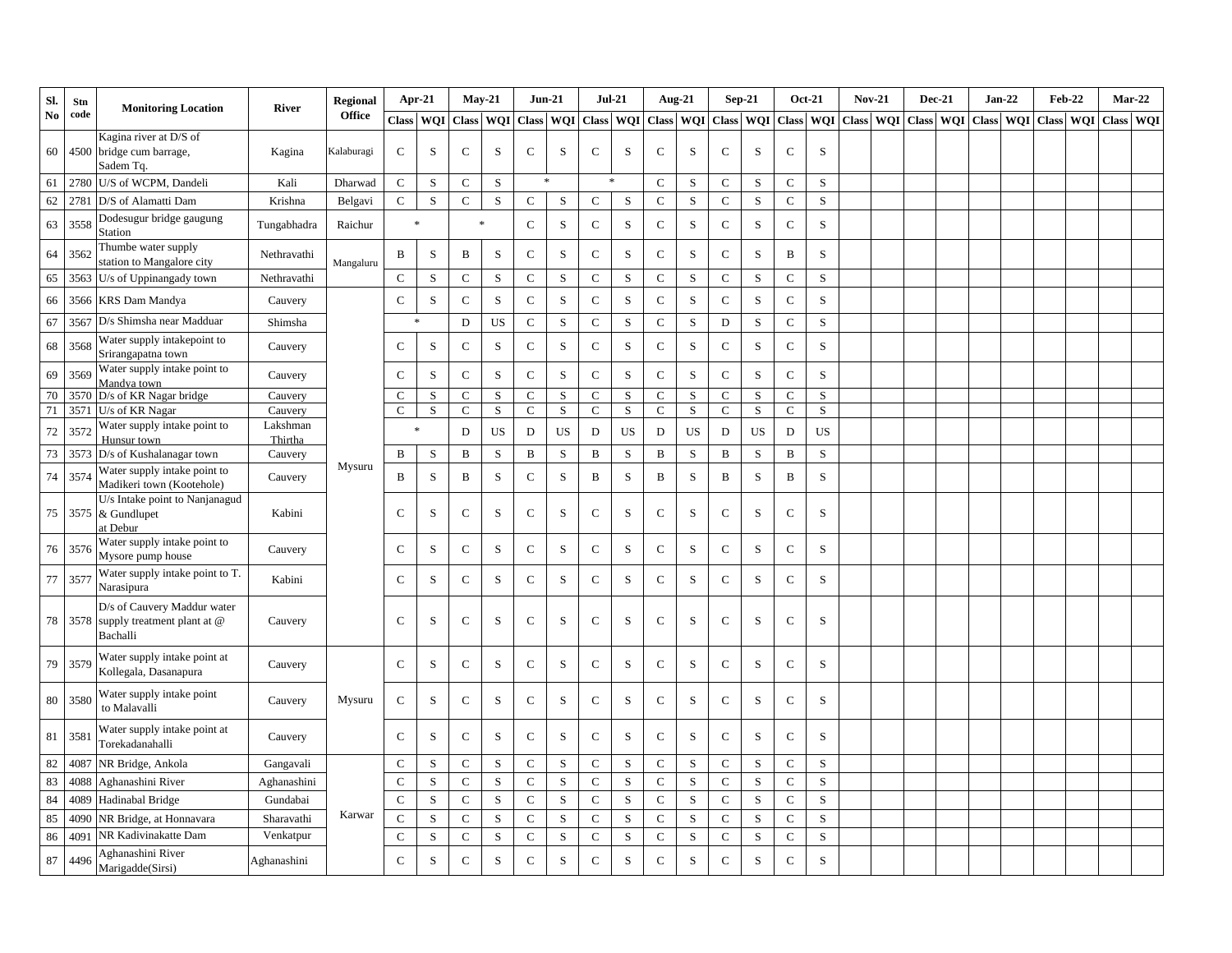| SI.            | Stn  | <b>Monitoring Location</b>                                                        | <b>River</b>              | Regional  | Apr-21        |                  |              | $May-21$   | $Jun-21$     |           | $Jul-21$      |           | <b>Aug-21</b> |           | $Sep-21$      |           |               | <b>Oct-21</b> | <b>Nov-21</b> | $Dec-21$ |                                                                                   | $Jan-22$ |              | $Feb-22$ | $Mar-22$      |  |
|----------------|------|-----------------------------------------------------------------------------------|---------------------------|-----------|---------------|------------------|--------------|------------|--------------|-----------|---------------|-----------|---------------|-----------|---------------|-----------|---------------|---------------|---------------|----------|-----------------------------------------------------------------------------------|----------|--------------|----------|---------------|--|
| N <sub>0</sub> | code |                                                                                   |                           | Office    | <b>Class</b>  | <b>WOI</b> Class |              | <b>WQI</b> | Class WQI    |           | <b>Class</b>  | WQI       |               |           |               |           |               |               |               |          | Class   WQI   Class   WQI   Class   WQI   Class   WQI   Class   WQI   Class   WQI |          | <b>Class</b> |          | WQI Class WQI |  |
| 88             |      | 4497 Kengre hole (Sirsi)                                                          | Aghanashini               | Karwar    | $\mathsf{C}$  | S                | $\mathbf C$  | S          | C            | S         | $\mathbf C$   | S         | $\mathsf{C}$  | S         | $\mathsf{C}$  | S         | $\mathcal{C}$ | S             |               |          |                                                                                   |          |              |          |               |  |
| 89             |      | 4498 Sanavalli Dam, Mungod                                                        |                           |           | $\mathsf{C}$  | S                | $\mathsf{C}$ | S          | $\mathsf{C}$ | S         | $\mathsf{C}$  | S         | $\mathsf{C}$  | S         | $\mathcal{C}$ | S         | $\mathcal{C}$ | S             |               |          |                                                                                   |          |              |          |               |  |
| 90             | 4098 | Rakkasakoppa Reservoir<br>Rakkasakoppa Vill Belagavi                              | Rakkasakopp<br>Reservor   | Belgavi   | $\mathcal{C}$ | S                | $\mathbf C$  | S          |              | $\ast$    | $\mathcal{C}$ | S         | $\mathbf C$   | S         | C             | S         | $\mathcal{C}$ | S             |               |          |                                                                                   |          |              |          |               |  |
| 91             |      | 4099 D/S Barachuki Falls Sathegala                                                | Cauvery                   |           | $\mathbf{C}$  | S                | $\mathsf{C}$ | S          | $\mathbf{C}$ | S         | $\mathbf C$   | S         | $\mathsf{C}$  | S         | $\mathcal{C}$ | S         | $\mathcal{C}$ | S             |               |          |                                                                                   |          |              |          |               |  |
| 92             |      | 4100 Attigullipura Chamarajanagar                                                 | Suvaranvathi<br>Reservoir | Mysuru    | $\mathcal{C}$ | S                | $\mathsf{C}$ | S          | B            | S         | B             | S         | $\mathsf{C}$  | S         | B             | S         | B             | S             |               |          |                                                                                   |          |              |          |               |  |
| 93             | 4101 | Gundal Kollegala Tq &<br>Chamarajanagar Dist                                      | Gundal<br>Reservoir       |           | B             | S                | B            | S          | B            | S         | B             | S         | B             | S         | B             | S         | B             | S             |               |          |                                                                                   |          |              |          |               |  |
| 94             | 4102 | D/S of cauvery at<br>Bhagamandala Bridge                                          | Cauvery                   |           | B             | S                | B            | S          | B            | S         | B             | S         | B             | S         | B             | S         | R             | S             |               |          |                                                                                   |          |              |          |               |  |
| 95             |      | D/S of Cauvery at Kanive<br>4103 Ramaligeswara Tempale Bridge<br>Kushalnagar      | Cauvery                   | Mysuru    | B             | S                | B            | S          | B            | S         | B             | S         | $\, {\bf B}$  | S         | B             | S         | B             | S             |               |          |                                                                                   |          |              |          |               |  |
| 96             |      | Ghatprabha River, Davalshwar<br>4104 Braaga Jackwell for Drinking<br>Water Supply | Ghatprabha                | Belagavi  | $\ast$        |                  | $\mathsf{C}$ | S          | $\mathsf{C}$ | S         | $\mathcal{C}$ | S         | $\mathcal{C}$ | S         | C             | S         | $\mathcal{C}$ | S             |               |          |                                                                                   |          |              |          |               |  |
| 97             | 4105 | Bhadra River D/S MPM,<br>Bhadrawati                                               | <b>Bhadra</b>             |           | B             | S                | B            | S          | B            | S         | B             | S         |               | **        |               | **        |               | **            |               |          |                                                                                   |          |              |          |               |  |
| 98             | 4106 | Tunga River U/S<br>Shivamogga                                                     | Tunga                     | Davangere | B             | S                | B            | S          | B            | S         | B             | S         |               | **        |               | **        |               | **            |               |          |                                                                                   |          |              |          |               |  |
| 99             |      | 4494 Tungabhadra river at Mylara                                                  | Tunga                     |           | D             | <b>US</b>        | $\mathbf{B}$ | S          | B            | S         | B             | S         |               | **        |               | **        |               | **            |               |          |                                                                                   |          |              |          |               |  |
| 100            |      | 4495 Tungabhadra river at Aravi                                                   | Tunga                     |           | $\mathbf{B}$  | S                | B            | S          | B            | S.        | B             | S         |               | **        |               | **        |               | **            |               |          |                                                                                   |          |              |          |               |  |
| 101            | 4107 | Dakshina Pinakini River<br>Near Mugalur Bridge,                                   | Dakshina<br>Pinakini      | Sarjapura | E             | <b>US</b>        |              | $\ast$     | D            | US        | Е             | US        | $\mathbf E$   | US        | Е             | US        | D             | <b>US</b>     |               |          |                                                                                   |          |              |          |               |  |
| 102            | 4108 | Akravathir River Before                                                           | Arkavathi                 |           | D             | <b>US</b>        |              | $\ast$     | D            | US        | D             | US        | D             | <b>US</b> | D             | <b>US</b> | D             | <b>US</b>     |               |          |                                                                                   |          |              |          |               |  |
| 103            | 4109 | Cauvery River Before                                                              | Cauvery                   | Ramanagar | D             | US.              |              | *          | D            | <b>US</b> | D             | <b>US</b> | D             | <b>US</b> | D             | US        | D             | <b>US</b>     |               |          |                                                                                   |          |              |          |               |  |

## **Lake/ Tanks Water Samples Classification for the month of April - 2021 to October -2021 of Bengaluru Urban & Rural District**

*Monitoring of Indian National Aquatic Resource System (MINARS)*

| Sl. | Stn  | <b>Monitoring Station</b>        | <b>Regional Office</b> | Apr-21 | $Mav-21$                                                                                                                                                                                                                     | <b>Jun-21</b> |     | $Jul-21$ |           | Aug-21 |           |   | $Sep-21$  | <b>Oct-21</b> |           | $Nov-21$ | $Dec-21$ |  | $Jan-22$ | $Feb-22$ | $Mar-22$ |  |
|-----|------|----------------------------------|------------------------|--------|------------------------------------------------------------------------------------------------------------------------------------------------------------------------------------------------------------------------------|---------------|-----|----------|-----------|--------|-----------|---|-----------|---------------|-----------|----------|----------|--|----------|----------|----------|--|
| No  | code |                                  |                        |        | Class   WQI   Class   WQI   Class   WQI   Class   WQI   Class   WQI   Class   WQI   Class   WQI   Class   WQI   Class   WQI   Class   WQI   Class   WQI   Class   WQI   Class   WQI   Class   WQI   Class   WQI   Class   WQ |               |     |          |           |        |           |   |           |               |           |          |          |  |          |          |          |  |
|     |      | 104 3589 Madiwala Lake           |                        | US.    |                                                                                                                                                                                                                              |               | US. | D        | US        | D      | US        | D | <b>US</b> | D             | <b>US</b> |          |          |  |          |          |          |  |
| 105 |      | 3602 Bellandur lake              |                        |        |                                                                                                                                                                                                                              |               |     |          |           |        |           |   |           |               |           |          |          |  |          |          |          |  |
|     |      | 106 3609 Ibblur Lake             |                        | US     |                                                                                                                                                                                                                              |               | US  |          | US        | D      | US        |   | US        | D             | US.       |          |          |  |          |          |          |  |
| 107 |      | 3611 Kaikondanahalli Lake        |                        | US.    | US                                                                                                                                                                                                                           |               | US. | D        | US        | D      | US        | D | US        |               | US        |          |          |  |          |          |          |  |
|     |      | 108 3612 Agaram lake             |                        | US     |                                                                                                                                                                                                                              |               | US  |          | US        | D      | US        | D | US        | D             | US.       |          |          |  |          |          |          |  |
|     |      | 109 3613 Gottegre lake           |                        | US     |                                                                                                                                                                                                                              |               | US. |          | US        | D      | US        | Е | US        | D             | US.       |          |          |  |          |          |          |  |
|     |      | 110 3614 Puttenahalli lake (s)   | Bommanahalli           |        |                                                                                                                                                                                                                              |               |     |          |           |        |           | D | US        | D             | US.       |          |          |  |          |          |          |  |
|     |      | 111 3615 Arakere lake            |                        |        |                                                                                                                                                                                                                              |               |     |          |           |        |           | D | US        | D             | US.       |          |          |  |          |          |          |  |
|     |      | 112 3616 Kalena agrahara lake    |                        | US     | US                                                                                                                                                                                                                           | D             | US  | D        | US        | D      | <b>US</b> | D | <b>US</b> | D             | US        |          |          |  |          |          |          |  |
|     |      | 113 3617 Hulimavu lake           |                        | US.    |                                                                                                                                                                                                                              |               | US. | D        | US        | D      | US        | D | US        | D             | US.       |          |          |  |          |          |          |  |
|     |      | 114 3618 Singasandra lake        |                        | US     | US                                                                                                                                                                                                                           | D             | US. | D        | <b>US</b> | Е      | <b>US</b> | D | US        |               | US.       |          |          |  |          |          |          |  |
|     |      | $\overline{115}$ 3619 Begur tank |                        | US     | US                                                                                                                                                                                                                           | Đ             | US. | D        | <b>US</b> | D      | US        | D | US        | D             | US.       |          |          |  |          |          |          |  |
|     |      | 116 3620 Parappana agrahara lake |                        | US.    |                                                                                                                                                                                                                              |               | US. | D        | US        | D      | US.       | D | US        |               | US.       |          |          |  |          |          |          |  |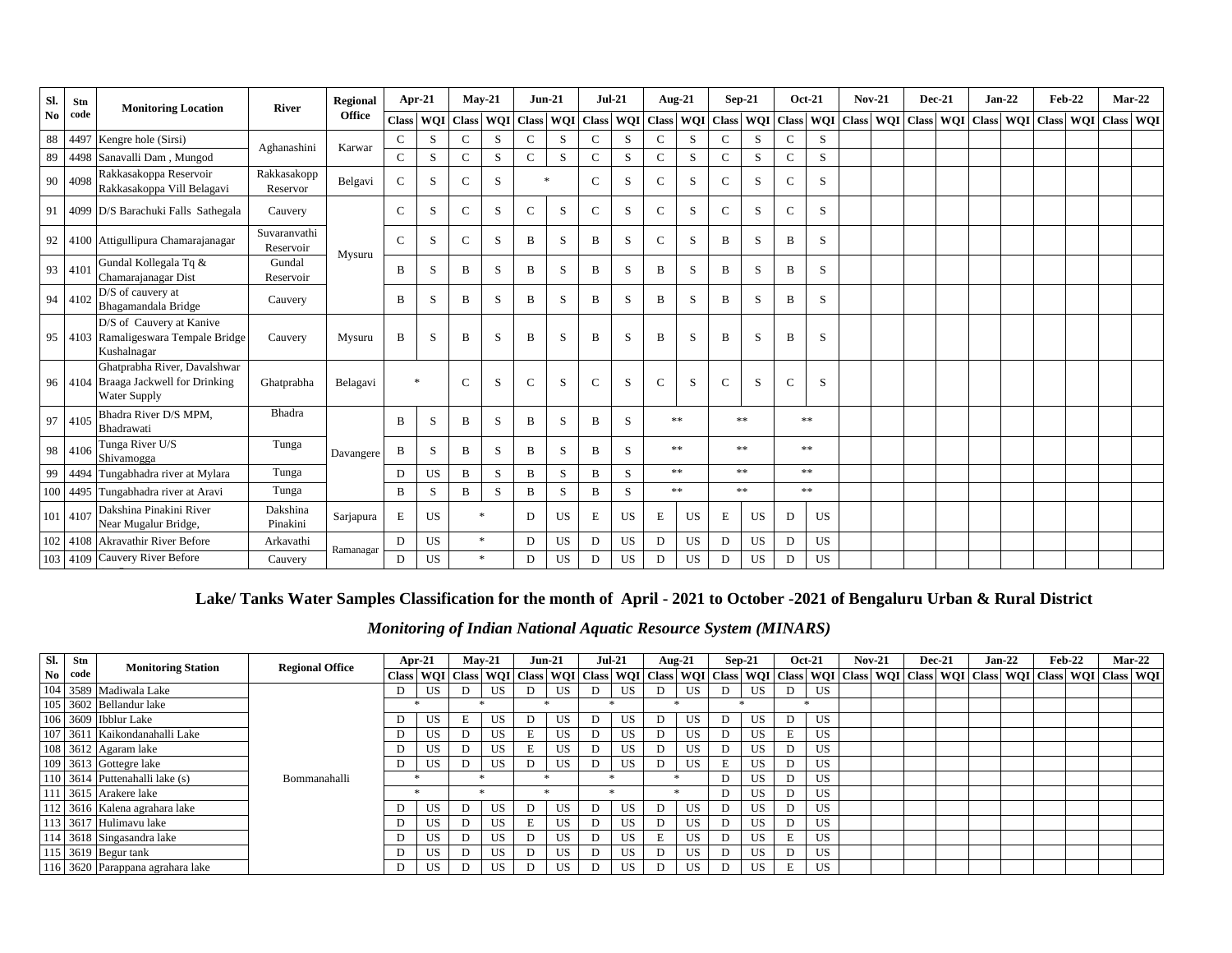| Sl.           | Stn  | <b>Monitoring Location</b>                     | <b>River</b>           | <b>Regional</b> | Apr-21        |                 |              | $May-21$   | $Jun-21$     |                  | $Jul-21$     |            | Aug-21       |            | $Sep-21$     |            | $Oct-21$      |             | $Nov-21$     |            |              | <b>Dec-21</b> |              | $Jan-22$   |              | <b>Feb-22</b> | $Mar-22$     |            |
|---------------|------|------------------------------------------------|------------------------|-----------------|---------------|-----------------|--------------|------------|--------------|------------------|--------------|------------|--------------|------------|--------------|------------|---------------|-------------|--------------|------------|--------------|---------------|--------------|------------|--------------|---------------|--------------|------------|
| $\mathbf{No}$ | code |                                                |                        | <b>Office</b>   | <b>Class</b>  | <b>WOI</b>      | <b>Class</b> | <b>WOI</b> | <b>Class</b> | <b>WOI</b>       | <b>Class</b> | <b>WOI</b> | <b>Class</b> | <b>WOI</b> | <b>Class</b> | <b>WOI</b> | <b>Class</b>  | <b>WOI</b>  | <b>Class</b> | <b>WOI</b> | <b>Class</b> | <b>WOI</b>    | <b>Class</b> | <b>WOI</b> | <b>Class</b> | <b>WOI</b>    | <b>Class</b> | <b>WOI</b> |
| 117           | 362  | Harlur Lake                                    |                        |                 | D             | US              | D            | <b>US</b>  | D            | <b>US</b>        | D            | US         | E            | US         | D            | US         | D             | US          |              |            |              |               |              |            |              |               |              |            |
| 118           | 362' | Somasundra palya lake                          |                        |                 | D             | US              | D            | <b>US</b>  | E            | US               | D            | <b>US</b>  | E            | <b>US</b>  | D            | US         | D             | US          |              |            |              |               |              |            |              |               |              |            |
| 119           | 4542 | Basavanapura Lake                              |                        |                 | D             | <b>US</b>       | D            | <b>US</b>  | $\mathbf D$  | $\overline{US}$  |              |            |              |            |              |            | D             | US          |              |            |              |               |              |            |              |               |              |            |
| 120           | 4543 | Kodi singasandra Lake                          | Bommanahalli           |                 | D             | US              | D            | US         | D            | <b>US</b>        | D            | US         | D            | US         | D            | US         | $\mathbf E$   | <b>US</b>   |              |            |              |               |              |            |              |               |              |            |
| 121           | 4544 | Kothunuru Lake                                 |                        |                 | D             | US              | D            | US.        | $\mathbf E$  | <b>US</b>        | D            | US         | D            | <b>US</b>  | D            | <b>US</b>  | D             | <b>US</b>   |              |            |              |               |              |            |              |               |              |            |
| 122           | 4545 | Jungu Kere Lake                                |                        |                 |               |                 |              |            |              |                  |              |            |              |            |              |            |               |             |              |            |              |               |              |            |              |               |              |            |
| 123           | 4546 | Jakksandra Lake                                |                        |                 | ${\bf D}$     | <b>US</b>       | ${\bf D}$    | US         | D            | US               | Е            | US         | ${\bf D}$    | <b>US</b>  | D            | <b>US</b>  | D             | <b>US</b>   |              |            |              |               |              |            |              |               |              |            |
| 124           | 4547 | Sawarana kunte Lake                            |                        |                 | $\mathbf D$   | US              | $\mathbf D$  | US         | D            | <b>US</b>        | D            | US         | ${\rm D}$    | US         | $\mathbf D$  | US         | ${\rm D}$     | <b>US</b>   |              |            |              |               |              |            |              |               |              |            |
| 125           | 3603 | Vengaihnakere Tank                             |                        |                 | D             | US              | E            | US         | D            | US               | E            | US         | $\mathbf E$  | US         | E            | <b>US</b>  | E             | <b>US</b>   |              |            |              |               |              |            |              |               |              |            |
| 126           | 3604 | Doddanakundi tank                              | Mahadevapura           |                 |               |                 | E            | <b>US</b>  | D            | <b>US</b>        |              |            |              |            |              |            | D             | <b>US</b>   |              |            |              |               |              |            |              |               |              |            |
| 127           | 3605 | Yellamallappa tank                             |                        |                 | E             | US              | D            | US         | D            | US               | D            | US         | ${\bf D}$    | US         | D            | US         | D             | US          |              |            |              |               |              |            |              |               |              |            |
| 128           | 3607 | Kalkere tank                                   |                        |                 | E             | <b>US</b>       | $\mathbf D$  | US         | D            | <b>US</b>        | D            | US         | $\mathbf D$  | US         | $\mathbf D$  | <b>US</b>  | D             | US          |              |            |              |               |              |            |              |               |              |            |
| 129           | 3608 | Varthur lake                                   |                        |                 | E             | US              | $\mathbf E$  | US.        | $\mathbf E$  | <b>US</b>        | E            | US         | Е            | US         | E            | US         | D             | <b>US</b>   |              |            |              |               |              |            |              |               |              |            |
| 130           | 361  | Tubrahalli Lake                                |                        |                 |               |                 |              |            |              |                  |              |            |              |            |              |            |               |             |              |            |              |               |              |            |              |               |              |            |
| 131           | 3643 | Beenniganahalli tank                           |                        |                 | $\mathbf D$   | US              | D            | US         | D            | US               | D            | US         | ${\bf D}$    | US         | D            | <b>US</b>  | ${\rm D}$     | <b>US</b>   |              |            |              |               |              |            |              |               |              |            |
| 132           | 4514 | Sadramangala lake                              |                        |                 | E             | US              | D            | <b>US</b>  |              |                  | $\mathbf E$  | US         | D            | US         | D            | <b>US</b>  |               |             |              |            |              |               |              |            |              |               |              |            |
| 133           | 4515 | Battarahalli Lake                              |                        |                 | D             | US              | $\mathbf E$  | US         | D            | US               | D            | US         | D            | US         | D            | US         | $\mathbf D$   | US          |              |            |              |               |              |            |              |               |              |            |
| 134           | 4516 | Kundalahalli Lake                              |                        |                 | $\mathbf E$   | US              | D            | <b>US</b>  | D            | US               | D            | <b>US</b>  | D            | US         | D            | <b>US</b>  | D             | <b>US</b>   |              |            |              |               |              |            |              |               |              |            |
| 135           | 4517 | Kowdhenahalli Lake                             | Mahadevapura           |                 | E             | <b>US</b>       | E            | US         | E            | <b>US</b>        | $\mathbf D$  | US         | D            | US         | D            | <b>US</b>  | $\mathbf D$   | <b>US</b>   |              |            |              |               |              |            |              |               |              |            |
| 136           | 4518 | Garudacharpalya Lake                           |                        |                 |               |                 | D            | US         | D            | <b>US</b>        | D            | US         | ${\bf D}$    | US         | $\mathbf D$  | <b>US</b>  | D             | <b>US</b>   |              |            |              |               |              |            |              |               |              |            |
| 137           | 4519 | Rampura Lake                                   |                        |                 | E             | US              | $\mathbf E$  | <b>US</b>  | $\mathbf E$  | US               | D            | US         | E            | US         |              |            | E             | US          |              |            |              |               |              |            |              |               |              |            |
| 138           | 4520 | Chinnapanhalli Lake                            |                        |                 | D             | <b>US</b>       |              |            | E            | <b>US</b>        | D            | US         | D            | US         | $\mathbf D$  | US         | D             | <b>US</b>   |              |            |              |               |              |            |              |               |              |            |
| 139           | 452  | Devarabeesanahalli Lake                        |                        |                 |               |                 |              | $\ast$     | D            | US               | D            | US         | ${\bf D}$    | US         | $\mathbf D$  | US         | $\mathbf D$   | <b>US</b>   |              |            |              |               |              |            |              |               |              |            |
| 140           | 4522 | Vibhuthipura Lake                              |                        |                 |               |                 |              | $\star$    |              |                  |              |            |              |            |              |            |               |             |              |            |              |               |              |            |              |               |              |            |
| 141           | 4523 | Nallurahalli Lake                              |                        |                 | D             | <b>US</b>       |              | *          |              |                  |              |            |              |            |              |            | D             | <b>US</b>   |              |            |              |               |              |            |              |               |              |            |
| 142           | 4524 | Pattandur agarahara                            |                        |                 | $\mathbf E$   | US              | E            | US         | E            | US               | D            | US         | D            | US         | D            | US         | D             | <b>US</b>   |              |            |              |               |              |            |              |               |              |            |
| 143           | 4525 | Seetharam palya Lake                           |                        |                 | E             | US              | E            | US         | E            | <b>US</b>        | E            | US         | $\mathbf D$  | US         | E            | US         | D             | <b>US</b>   |              |            |              |               |              |            |              |               |              |            |
| 144           | 4526 | Dvavasandra Tank                               |                        |                 | D             | US              | $\mathbf D$  | US         | D            | <b>US</b>        | D            | US         | ${\bf D}$    | US         | D            | US         | $\mathbf D$   | US          |              |            |              |               |              |            |              |               |              |            |
| 145           | 4527 | Whitefield kere Lake                           | Mahadevapura           |                 | E             | <b>US</b>       | E            | <b>US</b>  | D            | <b>US</b>        | D            | <b>US</b>  | D            | <b>US</b>  | D            | <b>US</b>  | D             | <b>US</b>   |              |            |              |               |              |            |              |               |              |            |
| 146           | 4528 | Doddakannehalli Lake                           |                        |                 | $\ast$        |                 |              | $\ast$     |              | $\ast$           | $\ast$       |            | $\ast$       |            | $\ast$       |            | $\mathcal{R}$ |             |              |            |              |               |              |            |              |               |              |            |
| 147           | 4529 | Kasavanahalli Lake                             |                        |                 | $\mathcal{R}$ |                 |              | $\ast$     |              |                  | $\approx$    |            | $\ast$       |            | $\ast$       |            | $\approx$     |             |              |            |              |               |              |            |              |               |              |            |
| 148           | 3631 | Nagarakere tank                                |                        |                 |               |                 |              | $\ast$     |              | $\ast$<br>$\ast$ |              |            |              |            |              |            |               |             |              |            |              |               |              |            |              |               |              |            |
| 149           | 4530 | Kammasandra Tank                               | Sarjapura              |                 | $\mathbf E$   | US              |              | $\ast$     |              | $\ast$           | E            | US         | Е            | US         | E            | US         | D             | US          |              |            |              |               |              |            |              |               |              |            |
| 150           | 453  | Ravasandra Tank                                |                        |                 | $\mathbf E$   | <b>US</b>       |              | $\ast$     |              | $\ast$           | D            | US         | D            | US         | $\mathbf E$  | <b>US</b>  | D             | <b>US</b>   |              |            |              |               |              |            |              |               |              |            |
| 151           | 4532 | ChandapuraTank                                 |                        |                 | E             | US              |              |            |              |                  | $\mathbf D$  | US         | $\mathbf E$  | US         | Е            | US         | D             | <b>US</b>   |              |            |              |               |              |            |              |               |              |            |
| 152           | 3590 | albagh tank                                    |                        |                 | D             | US              | ${\rm D}$    | US         | D            | US               | D            | US         | $\mathbf D$  | US         | D            | US         | $\mathbf D$   | US          |              |            |              |               |              |            |              |               |              |            |
| 153           | 3591 | Kempambudhi lake                               |                        |                 | $\mathbf D$   | US              | $\mathbf D$  | US         | D            | <b>US</b>        | D            | <b>US</b>  | ${\bf D}$    | US         | D            | US         | $\mathbf D$   | <b>US</b>   |              |            |              |               |              |            |              |               |              |            |
| 154           | 3592 | Yediyur lake                                   | <b>BNG-City South</b>  |                 | D             | US<br><b>US</b> | D            | US         | D            | <b>US</b>        | D            | <b>US</b>  | D            | US         | D            | US<br>US   | D             | <b>US</b>   |              |            |              |               |              |            |              |               |              |            |
| 155           | 3638 | Annaiappa Tank                                 |                        |                 | D             |                 | D            | US         | D            | <b>US</b>        | D            | <b>US</b>  | D            | US         | D            |            | D             | US          |              |            |              |               |              |            |              |               |              |            |
| 156           | 4504 | Sarakki Lake                                   |                        |                 | D             | US              | $\mathbf D$  | <b>US</b>  | D            | <b>US</b>        | $\mathbf D$  | <b>US</b>  | $\mathbf D$  | US         | D            | US         | $\mathbf D$   | $_{\rm US}$ |              |            |              |               |              |            |              |               |              |            |
| 157           | 1388 | Jlsoor LakeTraining Centre of<br>Fish Breeding |                        |                 | D             | US              | D            | US         | D            | US               | D            | US         | $\mathbf E$  | US         | ${\bf D}$    | US         | D             | US          |              |            |              |               |              |            |              |               |              |            |
| 158           | 3593 | Ulsoor Lake near Temple                        | <b>BNG-City East</b>   |                 | D             | <b>US</b>       | D            | <b>US</b>  | D            | <b>US</b>        | D            | <b>US</b>  | $\mathbf E$  | US         | $\mathbf D$  | US         | D             | <b>US</b>   |              |            |              |               |              |            |              |               |              |            |
| 159           | 3595 | Byrasandra tank                                |                        |                 |               |                 |              | 冰          |              |                  | $\mathbf D$  | <b>US</b>  | ${\bf D}$    | US         | $\mathbf D$  | US         | D             | US          |              |            |              |               |              |            |              |               |              |            |
| 160           | 3594 | Sankey Tank                                    | <b>BNG-City - West</b> |                 | D             | US              | D            | US         | D            | US               | D            | US         | $\mathbf D$  | US         | D            | US         | D             | US          |              |            |              |               |              |            |              |               |              |            |
| 161           | 2779 | Hesaraghatta Reservoir                         |                        |                 | D             | US              | D            | US         | D            | US               |              |            | D            | US         | E            | US         | D             | <b>US</b>   |              |            |              |               |              |            |              |               |              |            |
| 162           | 3597 | Hesaraghatta Tank                              |                        |                 | D             | <b>US</b>       | D            | <b>US</b>  | D            | <b>US</b>        | s.           |            | $\mathbf E$  | US         | $\mathbf E$  | US         | D             | <b>US</b>   |              |            |              |               |              |            |              |               |              |            |
| 163           | 3598 | Herohalli Tank                                 |                        |                 | D             | US              | ${\bf D}$    | US         | ${\rm D}$    | US               | D            | US         | $\mathbf E$  | <b>US</b>  | E            | <b>US</b>  | ${\bf D}$     | US          |              |            |              |               |              |            |              |               |              |            |
| 164           | 3599 | Madavara Tank                                  | Dasarahalli            |                 | D             | US              | D            | US         | D            | <b>US</b>        | D            | US         | $\mathbf D$  | US         | D            | US         | D             | US          |              |            |              |               |              |            |              |               |              |            |
| 165           | 3606 | Dasarahalli Tank                               |                        |                 | E             | US              | D            | US         | E            | <b>US</b>        | D            | <b>US</b>  | D            | US         | D            | <b>US</b>  | D             | US          |              |            |              |               |              |            |              |               |              |            |
| 166           | 4094 | Gangondana Halli Lake                          |                        |                 | E             | US              | E            | <b>US</b>  | E            | <b>US</b>        | $\mathbf E$  | US         | E            | US         | E            | US         | D             | <b>US</b>   |              |            |              |               |              |            |              |               |              |            |
|               |      |                                                |                        |                 |               |                 |              |            |              |                  |              |            |              |            |              |            |               |             |              |            |              |               |              |            |              |               |              |            |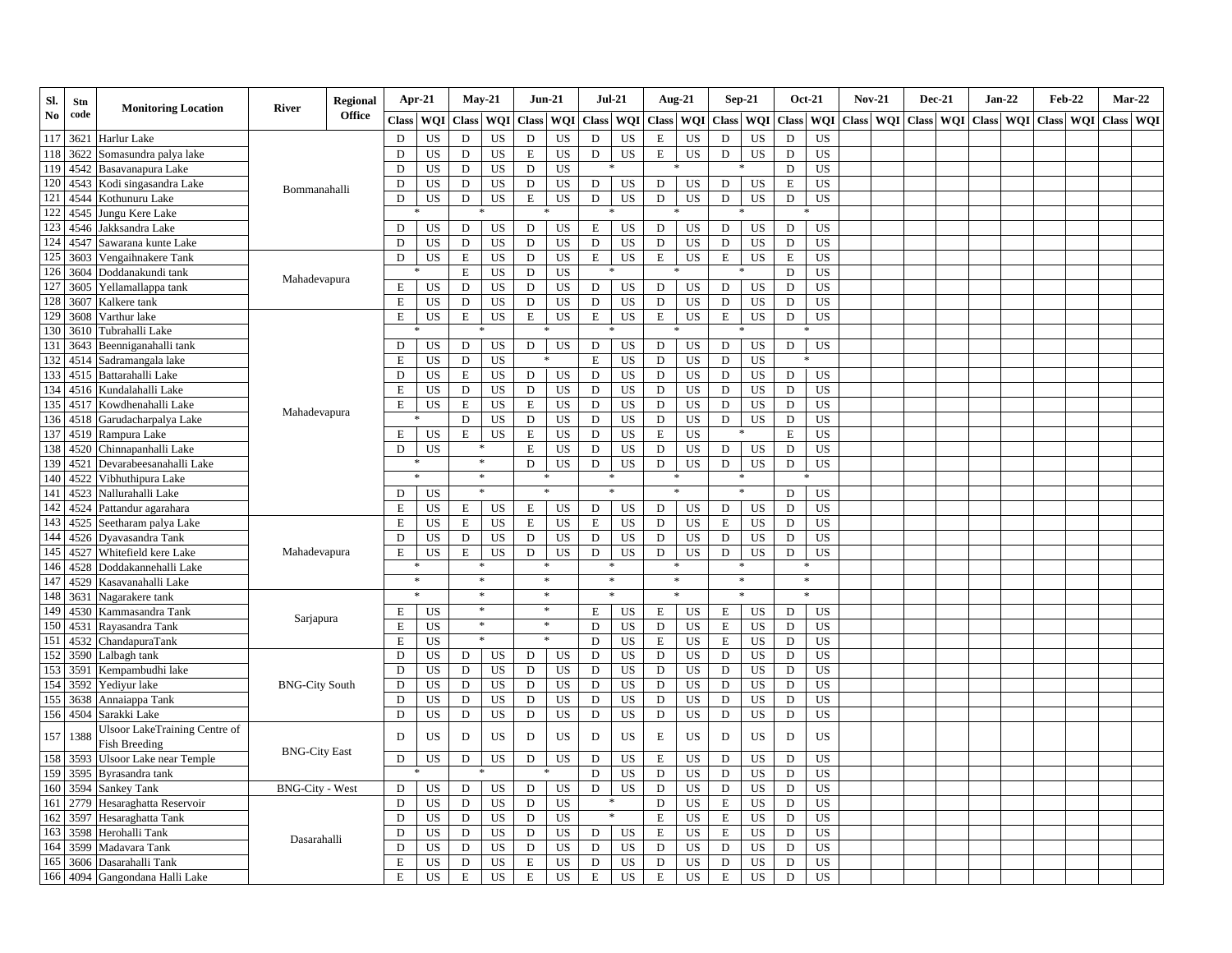| Sl.            | Stn  | <b>Monitoring Location</b> | <b>River</b>        | <b>Regional</b> |              | Apr-21     |              | $Mav-21$     | $Jun-21$      |           | $Jul-21$     |           | <b>Aug-21</b> |                 | $Sep-21$     |                 |              | <b>Oct-21</b>   | $Nov-21$ |           | $Dec-21$     |                  | $Jan-22$   | <b>Feb-22</b> | $Mar-22$      |  |
|----------------|------|----------------------------|---------------------|-----------------|--------------|------------|--------------|--------------|---------------|-----------|--------------|-----------|---------------|-----------------|--------------|-----------------|--------------|-----------------|----------|-----------|--------------|------------------|------------|---------------|---------------|--|
| N <sub>0</sub> | code |                            |                     | <b>Office</b>   | <b>Class</b> | <b>WOI</b> | <b>Class</b> |              | WOI Class WOI |           | <b>Class</b> | WQI       | <b>Class</b>  | <b>WQI</b>      | <b>Class</b> | <b>WOI</b>      | <b>Class</b> | <b>WOI</b>      |          | Class WOI | <b>Class</b> | <b>WOI</b> Class | <b>WOI</b> | <b>Class</b>  | WOI Class WOI |  |
| 167            | 4095 | Chikkabanyara Lake         |                     |                 | D            | US         | Е            | US           | D             | <b>US</b> | D            | US        | Ε             | US              | Е            | US              | D            | US              |          |           |              |                  |            |               |               |  |
| 168            | 4096 | Andhrahalli Lake           |                     |                 | D            | US         | D            | US.          | D             | <b>US</b> | D            | US        | D             | US              | E            | US              | D            | <b>US</b>       |          |           |              |                  |            |               |               |  |
| 169            | 4097 | Kachohalli Lake            |                     |                 | D            | <b>US</b>  | D            | US           | D             | US        | D            | US        | E             | US              | E            | US              | D            | US              |          |           |              |                  |            |               |               |  |
| 170            | 4512 | Viswaneedam Lake           | Dasarahalli         |                 | E            | <b>US</b>  | Е            | US           | E             | <b>US</b> | E            | US        | $\mathbf E$   | US              | Е            | <b>US</b>       | D            | US              |          |           |              |                  |            |               |               |  |
| 171            | 4538 | Machohalli Lake            |                     |                 | D            | US         | D            | US           | ${\rm D}$     | US        | D            | US        | D             | <b>US</b>       | $\mathbf E$  | US              | D            | <b>US</b>       |          |           |              |                  |            |               |               |  |
| 172            | 4539 | Doddabidarakallu Lake      |                     |                 | E            | US         | D            | <b>US</b>    | E             | <b>US</b> | E            | US        | E             | US              | Е            | US              | E            | <b>US</b>       |          |           |              |                  |            |               |               |  |
| 173            | 4540 | Kammgondanahalli Lake      |                     |                 | E            | US         | E            | <b>US</b>    | D             | US        | D            | US        | D             | US              | D            | US              | D            | <b>US</b>       |          |           |              |                  |            |               |               |  |
| 174            |      | 4541 Alur Kere             |                     |                 | D            | US         |              |              |               |           |              |           |               |                 |              |                 | D            | <b>US</b>       |          |           |              |                  |            |               |               |  |
| 175            | 2778 | T.G. Halli Reservoir       |                     |                 | D            | <b>US</b>  | E            | <b>US</b>    | E             | US.       | E            | US        | D             | US              | $\,$ E       | <b>US</b>       | D            | <b>US</b>       |          |           |              |                  |            |               |               |  |
| 176            | 3596 | Nayandanahalli Tank        |                     |                 | $\mathbf E$  | US         | $\mathbf E$  | <b>US</b>    | D             | <b>US</b> | $\mathbf D$  | US        | D             | US              | $\,$ E       | <b>US</b>       | D            | US              |          |           |              |                  |            |               |               |  |
| 177            | 3633 | Subramanyapura Tank        |                     |                 | E            | US         | D            | <b>US</b>    | ${\rm D}$     | US        | $\mathbf E$  | <b>US</b> | $\mathbf E$   | US              | $\,$ E       | US              | $\,$ E       | $\overline{US}$ |          |           |              |                  |            |               |               |  |
| 178            | 3634 | Devarakere Tank            |                     |                 | D            | US         | E            | <b>US</b>    | D             | <b>US</b> | D            | US        | D             | US              | D            | <b>US</b>       | D            | US              |          |           |              |                  |            |               |               |  |
| 179            | 3635 | Malathahalli Tank          |                     |                 |              |            |              | 冰            | D             | <b>US</b> | E            | US        | E             | US              | D            | US              | D            | US              |          |           |              |                  |            |               |               |  |
| 180            | 3636 | <b>Bandematta Tank</b>     |                     |                 | D            | US         | E            | <b>US</b>    | D             | <b>US</b> | D            | <b>US</b> | $\mathbf E$   | US              | D            | US              | D            | <b>US</b>       |          |           |              |                  |            |               |               |  |
| 181            | 3639 | Kengeri Tank               | Rajarajeswarinagara |                 | E            | US         | D            | <b>US</b>    |               |           | E            | US        | D             | US              | D            | US              | $\mathbf E$  | <b>US</b>       |          |           |              |                  |            |               |               |  |
| 182            | 3640 | Uttarahalli Doraikere      |                     |                 | D            | US         | E            | US           | D             | US        | D            | US        | D             | <b>US</b>       | D            | <b>US</b>       | D            | US              |          |           |              |                  |            |               |               |  |
| 183            | 3641 | Dhorekere                  |                     |                 | D            | US         | D            | <b>US</b>    | D             | US        | $\mathbf D$  | US        | D             | US              | E            | <b>US</b>       | D            | US              |          |           |              |                  |            |               |               |  |
| 184            | 4533 | <b>Ullal Lake</b>          |                     |                 | D            | US         | D            | <b>US</b>    | D             | <b>US</b> | D            | US        | D             | US              | D            | US              | $\mathbf E$  | US              |          |           |              |                  |            |               |               |  |
| 185            | 4534 | Sompura Lake               |                     |                 | D            | US         | D            | US           | D             | <b>US</b> | D            | US        | D             | US              | D            | US              | D            | <b>US</b>       |          |           |              |                  |            |               |               |  |
| 186            | 4535 | Gubbalal kere              |                     |                 |              |            |              | $\mathbf{x}$ | $\ast$        |           | D            | US        | D             | US              | D            | US              | D            | <b>US</b>       |          |           |              |                  |            |               |               |  |
| 187            | 4536 | Hosakerehalli Lake         |                     |                 | D            | US         | D            | US.          | D             | US        | Е            | US        | E             | US              | E            | <b>US</b>       | E            | <b>US</b>       |          |           |              |                  |            |               |               |  |
| 188            | 4537 | Chinnakurchi kere          |                     |                 | Ε            | US         | D            | <b>US</b>    | D             | <b>US</b> | D            | US        | D             | US              | D            | US              | D            | <b>US</b>       |          |           |              |                  |            |               |               |  |
| 189            | 3600 | Shivapura tank             | Peenya              |                 | E            | <b>US</b>  | Е            | <b>US</b>    | E             | <b>US</b> | Е            | US        | ${\bf E}$     | $\overline{US}$ | $\,$ E       | $\overline{US}$ | E            | $\overline{US}$ |          |           |              |                  |            |               |               |  |
| 190            | 3601 | Karihobanahalli lake       |                     |                 | E            | US         | D            | US           | D             | <b>US</b> | E            | US        | $\mathbf E$   | US              | $\,$ E       | US              | D            | <b>US</b>       |          |           |              |                  |            |               |               |  |
| 191            | 3624 | Puttnehalli Lake           |                     |                 | E            | US         | D            | <b>US</b>    | D             | US        | D            | <b>US</b> | D             | US              | D            | <b>US</b>       | D            | <b>US</b>       |          |           |              |                  |            |               |               |  |
| 192            | 3625 | <b>Hebbal Lake</b>         |                     |                 | D            | US         | D            | US           | D             | <b>US</b> | D            | US        | D             | US              | D            | US              | D            | <b>US</b>       |          |           |              |                  |            |               |               |  |
| 193            | 3626 | Nagawara Tank              |                     |                 | D            | US         | D            | <b>US</b>    | D             | <b>US</b> | D            | US        | $\mathbf E$   | US              | D            | US              | D            | <b>US</b>       |          |           |              |                  |            |               |               |  |
| 194            | 3627 | Jakkur Lake                |                     |                 | D            | <b>US</b>  |              | *            | D             | <b>US</b> | D            | <b>US</b> | D             | US              | D            | <b>US</b>       | E            | <b>US</b>       |          |           |              |                  |            |               |               |  |
| 195            | 3628 | Amruthahalli Lake          |                     |                 | D            | US         | D            | US.          | D             | <b>US</b> | D            | US        | D             | US              | D            | US              | D            | <b>US</b>       |          |           |              |                  |            |               |               |  |
| 196            | 3629 | Allasandra Tank            |                     |                 | D            | <b>US</b>  | D            | US           | D             | <b>US</b> | D            | US        | D             | US              | D            | US              | D            | $\overline{US}$ |          |           |              |                  |            |               |               |  |
| 197            | 3630 | Yelahanka Tank             | Yelahanka           |                 | $\mathbf D$  | US         | D            | <b>US</b>    | $\mathbf D$   | US        | D            | <b>US</b> | D             | US              | D            | US              | D            | <b>US</b>       |          |           |              |                  |            |               |               |  |
| 198            | 4506 | Abbigere Lake              |                     |                 | E            | US         | D            | <b>US</b>    | E             | <b>US</b> | D            | US        | D             | US              | D            | US              | D            | <b>US</b>       |          |           |              |                  |            |               |               |  |
| 199            | 4507 | <b>Chelekere Lake</b>      |                     |                 | D            | US         | D            | US           | D             | US        | D            | US        | D             | US              | D            | US              | D            | <b>US</b>       |          |           |              |                  |            |               |               |  |
| 200            | 4508 | Singapura Lake             |                     |                 | E            | US         | D            | US           | E             | <b>US</b> | E            | US        | E             | US              | E            | <b>US</b>       | E            | <b>US</b>       |          |           |              |                  |            |               |               |  |
| 201            | 4509 | Narasipura Lake            |                     |                 | D            | US         | D            | <b>US</b>    | E             | US        | D            | <b>US</b> | D             | US              | D            | US              | D            | <b>US</b>       |          |           |              |                  |            |               |               |  |
| 202            | 4510 | Rachenahalli Lke           |                     |                 | D            | US         | D            | <b>US</b>    | D             | US        | D            | <b>US</b> | D             | US              | D            | US              | D            | $\overline{US}$ |          |           |              |                  |            |               |               |  |
| 203            | 4511 | Kogilu kere                |                     |                 | $\mathbf E$  | <b>US</b>  | $\mathbf D$  | <b>US</b>    | D             | US        | D            | US        | D             | US              | D            | US              | D            | <b>US</b>       |          |           |              |                  |            |               |               |  |
| 204            | 3632 | Veerapura Tank             | Doddaballpura       |                 | $\mathbf E$  | US         |              |              | D             | US        | D            | US        | D             | US              | D            | US              | D            | US              |          |           |              |                  |            |               |               |  |
| 205            | 4503 | <b>Madhure Tank</b>        |                     |                 |              |            |              | $*$          | D             | US        | D            | US        | D             | <b>US</b>       | D            | US              | D            | <b>US</b>       |          |           |              |                  |            |               |               |  |
| 206            | 4505 | Nelamangala Lake           | Nelamangala         |                 | D            | US         | D            | US.          | D             | <b>US</b> | E            | US        | E             | US              | E            | US              | D            | US              |          |           |              |                  |            |               |               |  |
| 207            | 4513 | Arashinakunte Kere         |                     |                 | E            | US         | D            | <b>US</b>    | E             | US        | D            | US        | D             | US              | D            | US              | D            | <b>US</b>       |          |           |              |                  |            |               |               |  |
| 208            | 3623 | Anekal Doddakere Tank      | Anekal              |                 | D            | US         | Е            | <b>US</b>    | D             | <b>US</b> | E            | <b>US</b> | D             | US              | D            | US              | D            | <b>US</b>       |          |           |              |                  |            |               |               |  |
| 209            |      | 3642 Jigani tank           |                     |                 | $\mathbf D$  | US         | D            | <b>US</b>    | D             | <b>US</b> | $\mathbf D$  | <b>US</b> | D             | US              | D            | <b>US</b>       | D            | US              |          |           |              |                  |            |               |               |  |

# **Lakes/ Tanks Water Samples Classification for the month of April - 2021 to October -2021 of Karnataka other than Bengaluru Urban & Rural District**

| Sl. | - Str | <b>Monitoring Station</b> | <b>Regional Office</b> | Apr-2                     | Mav-2           | Jun-21          | $Jul-21$             | Aug-.                | $^{\bullet}$<br>Sep-2      | $\sim$<br>Oct-2. | $\sim$<br>$\overline{\phantom{a}}$<br>.<br>NOV-2 | Dec-2.               | $tan - 2$ | reb 2.                        | Mar-2.                          |
|-----|-------|---------------------------|------------------------|---------------------------|-----------------|-----------------|----------------------|----------------------|----------------------------|------------------|--------------------------------------------------|----------------------|-----------|-------------------------------|---------------------------------|
| No. | code  |                           |                        | <b>Class</b><br><b>WO</b> | WOI  <br>aass l | WOI.<br>Class I | WOI.<br><b>Class</b> | <b>WOI</b><br>'Class | <b>WOI</b><br><b>Class</b> | lass WOI         | WOL C<br>Class I                                 | WOI.<br><b>Class</b> | Class     | <b>WO</b><br><b>WOI</b> Class | <b>WOI</b><br>$\sim$<br>LU JASS |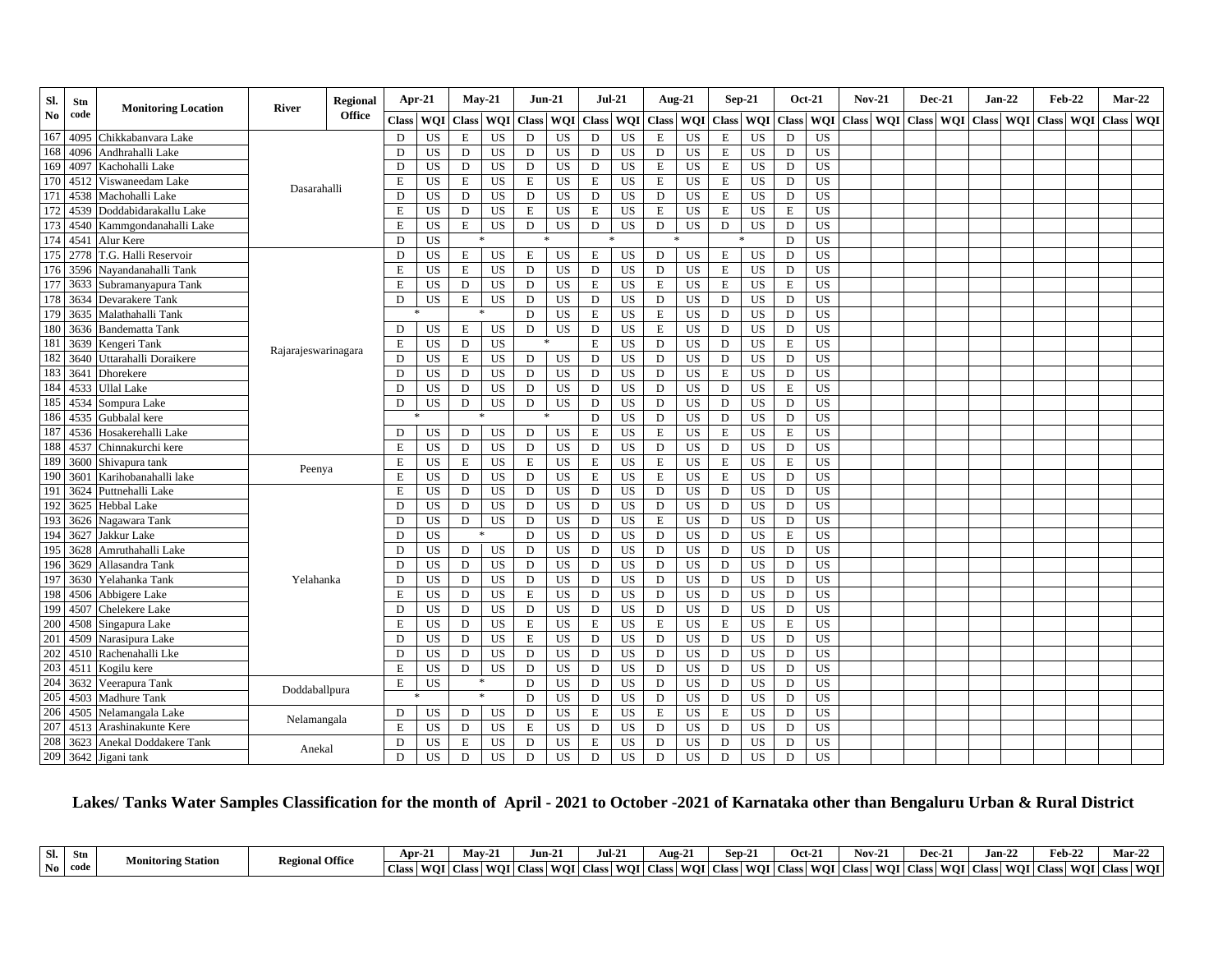| Sl. | Stn  | <b>Monitoring Location</b>  | <b>River</b> | <b>Regional</b> | Apr-21        |            | $Mav-21$      |             | $Jun-21$      |             | <b>Jul-21</b> |           | <b>Aug-21</b> |           |              | <b>Sep-21</b> | <b>Oct-21</b>               | $Nov-21$            | Dec-21 | $Jan-22$  | <b>Feb-22</b> | Mar-22    |  |
|-----|------|-----------------------------|--------------|-----------------|---------------|------------|---------------|-------------|---------------|-------------|---------------|-----------|---------------|-----------|--------------|---------------|-----------------------------|---------------------|--------|-----------|---------------|-----------|--|
| No  | code |                             |              | <b>Office</b>   | <b>Class</b>  | <b>WOI</b> | <b>Class</b>  | <b>WOI</b>  |               | Class WOI   | <b>Class</b>  | WQI       | Class WQI     |           | Class WQI    |               | Class WOI                   | Class WOI Class WOI |        | Class WOI | Class WOI     | Class WOI |  |
| 210 | 3644 | Mulbhagal lake              | Kolar        |                 | D             | US         | E             | US          | E             | US          | D             | US        | E             | US        | E            | US            | <b>US</b><br>D              |                     |        |           |               |           |  |
| 211 | 3645 | Devarayasamudra lake        |              |                 | D             | US         | D             | US          | D             | US          | $\mathbf D$   | US        | D             | US        | E            | US            | D<br><b>US</b>              |                     |        |           |               |           |  |
| 212 | 3646 | Narasapura lake             | Kolar        |                 | D             | US         | D             | US          | D             | US          | D             | US        | D             | US        | D            | US            | D<br>US                     |                     |        |           |               |           |  |
| 213 | 3647 | Huledanahalli lake          |              |                 |               |            |               | $\ast$      |               |             |               |           |               |           |              |               |                             |                     |        |           |               |           |  |
| 214 | 3637 | Byramangala tank            |              |                 | Е             | <b>US</b>  |               | $\ast$      | D             | US          | E             | US        | Е             | US        | Е            | US            | US<br>D                     |                     |        |           |               |           |  |
| 215 | 4501 | Manchanabale Dam            | Ramanagara   |                 | A             | S          |               | $\ast$      | D             | US          | D             | US        | D             | US        | E            | US            | D<br>US                     |                     |        |           |               |           |  |
| 216 | 4502 | Ramammana Kere              |              |                 | Е             | US         |               | *           | D             | US          | D             | US        | E             | US        | Ε            | US            | D<br>US                     |                     |        |           |               |           |  |
| 217 | 3648 | Mydala Tank                 |              |                 | D             | <b>US</b>  | D             | US          | D             | US          | D             | US        | D             | US        | D            | US            | <b>US</b><br>D              |                     |        |           |               |           |  |
| 218 | 3649 | Bugudanahalli lake          |              |                 | D             | US         | D             | US          | D             | US          | D             | US        | D             | US        | $\mathbf D$  | US            | D<br>US                     |                     |        |           |               |           |  |
| 219 | 3650 | Melekote                    |              |                 | Ε             | US         | E             | US          | D             | US          | E             | US        | D             | US        | D            | US            | E<br>US                     |                     |        |           |               |           |  |
| 220 | 3651 | Bheemsandra tank            | Tumakuru     |                 | Е             | US         | Е             | US          | D             | US          | Е             | US        | D             | US        | E            | US            | Е<br>US                     |                     |        |           |               |           |  |
| 221 | 3652 | Pavagada tank               |              |                 |               |            |               |             |               |             |               |           |               |           |              |               |                             |                     |        |           |               |           |  |
| 222 | 3653 | Doddakere tank              |              |                 | D             | US         | D             | US          | D             | US          | D             | US        | D             | US        | D            | US            | D<br>US                     |                     |        |           |               |           |  |
| 223 | 3654 | Gottigere lake              |              |                 | D             | US         | D             | US          | E             | US          | E             | US        | D             | US        | E            | US            | $\mathbf D$<br>US           |                     |        |           |               |           |  |
| 224 | 3655 | Mathikere                   |              |                 |               |            |               |             |               |             |               |           |               |           |              |               |                             |                     |        |           |               |           |  |
| 225 | 3559 | Hullige tank                |              |                 | D             | US         | D             | US          | D             | US          | D             | US        | D             | US        | D            | US            | $\mathsf{C}$<br>S           |                     |        |           |               |           |  |
| 226 | 3560 | Mavenakere                  | Raichur      |                 |               |            |               | 冰           |               |             |               |           |               |           | E            | US            | US<br>E                     |                     |        |           |               |           |  |
| 227 | 3561 | Hundikere                   |              |                 | D             | US         | D             | US          | D             | US          | D             | US        | D             | US        | D            | US            | $\mathbf C$<br>$\mathbf S$  |                     |        |           |               |           |  |
| 228 | 4092 | Manchalpur Tank, Manchalpur | Raichur      |                 | E             | US         | $\mathbf E$   | US          | E             | US          | Е             | US        | E             | US        | E            | US            | Е<br><b>US</b>              |                     |        |           |               |           |  |
| 229 | 3582 | Hebbal lake                 |              |                 | D             | US         | D             | US          | D             | US          | D             | US        | D             | US        | D            | US            | <b>US</b><br>D              |                     |        |           |               |           |  |
| 230 | 3583 | Kukkarahalli lake           |              |                 | D             | US         | D             | US          | D             | US          | D             | US        | D             | US        | D            | <b>US</b>     | $\mathbf S$<br>$\mathsf{C}$ |                     |        |           |               |           |  |
| 231 | 3584 | Dalavai lake                |              |                 | E             | US         | E             | US          | E             | US          | Е             | US        | $\,$ E        | US        | E            | US            | $\mathbf E$<br>US           |                     |        |           |               |           |  |
| 232 | 3585 | Yennehole lake              | Mysuru       |                 | E             | US         | E             | US          | E             | US          | Е             | US        | E             | US        | E            | US            | US<br>E                     |                     |        |           |               |           |  |
| 233 | 3586 | Limbhabudi lake             |              |                 | D             | <b>US</b>  | D             | US          | D             | US          | D             | US        | D             | US        | D            | US            | <b>US</b><br>D              |                     |        |           |               |           |  |
| 234 | 3587 | Shettykere lake             |              |                 | D             | <b>US</b>  | $\mathbf C$   | ${\bf S}$   | D             | <b>US</b>   | ${\bf D}$     | <b>US</b> | $\mathbf D$   | US        | D            | US            | ${\rm D}$<br>US             |                     |        |           |               |           |  |
| 235 | 3588 | Karanjikere                 |              |                 | D             | US         | $\mathbf C$   | ${\bf S}$   | D             | <b>US</b>   | ${\bf D}$     | US        | $\mathbf D$   | <b>US</b> | D            | <b>US</b>     | <b>US</b><br>D              |                     |        |           |               |           |  |
| 236 | 3656 | Nallikatte kere             |              |                 |               |            |               | *           |               |             |               |           |               |           |              |               |                             |                     |        |           |               |           |  |
| 237 | 3657 | Kaachahalli koppalukere     |              |                 | $\mathbf E$   | US         | E             | US          | E             | US          | Е             | US        | $\mathbf E$   | US        | Е            | US            | E<br>US                     |                     |        |           |               |           |  |
| 238 | 3658 | Kallakatte kere             |              |                 |               |            |               |             |               |             |               |           |               |           |              |               |                             |                     |        |           |               |           |  |
| 239 | 3659 | Mathana kere                |              |                 | Ε             | US         | E             | US          | Е             | US          | Е             | US        | E             | US        | E            | US            | E<br>US                     |                     |        |           |               |           |  |
| 240 | 3660 | Hunasina kere               |              |                 | $\mathsf{C}$  | S          | $\mathbf C$   | ${\bf S}$   | $\mathbf C$   | ${\bf S}$   | $\mathbf C$   | S         | $\mathbf C$   | S         | $\mathbf C$  | ${\bf S}$     | $\mathbf C$<br>$\mathbf S$  |                     |        |           |               |           |  |
| 241 | 3661 | Kokkanaghattadodda kere     |              |                 | E             | US.        | E             | US          | Е             | US          | E             | US        | E             | US        | D            | US            | D<br>US                     |                     |        |           |               |           |  |
| 242 | 3662 | Kawshikakere                |              |                 | $\mathbf C$   | S          | $\mathsf{C}$  | S           | $\mathbf C$   | S           | $\mathbf C$   | S         | $\mathsf{C}$  | $\,$ S    | $\mathsf{C}$ | S             | $\mathsf{C}$<br>S           |                     |        |           |               |           |  |
| 243 | 3663 | Joladakatte                 |              |                 | *             |            |               | $\ast$      |               | *           | $\ast$        |           | $\mathcal{C}$ | S         | $\mathsf{C}$ | S             | $\mathsf{C}$<br>S           |                     |        |           |               |           |  |
| 244 | 3664 | Basavanahallikere           |              |                 | $\ast$        |            |               | $\ast$      | $\ast$        |             | $\ast$        |           |               |           |              |               |                             |                     |        |           |               |           |  |
| 245 | 3665 | ingappanakatte              |              |                 | C             | S          | $\mathsf{C}$  | S           | $\mathbf C$   | S           | C             | S         | $\mathbf{C}$  | S         | $\mathbf C$  | S             | $\mathbf C$<br>$\mathbf S$  |                     |        |           |               |           |  |
| 246 | 366  | Ganigarahosahallikere       | Hassan       |                 |               |            |               |             |               |             |               |           |               |           | $\mathbf D$  | US            | US<br>D                     |                     |        |           |               |           |  |
| 247 | 3667 | Sathenahallidoddakere       |              |                 | Ε             | US         | E             | US          | Ε             | US          | D             | US        | D             | US        | $\mathbf D$  | US            | D<br><b>US</b>              |                     |        |           |               |           |  |
| 248 | 3668 | Sodharahallikere            |              |                 | E             | US         | $\mathbf E$   | US          | E             | US          | ${\bf D}$     | US        | $\mathbf C$   | S         | $\mathsf C$  | S             | $\mathsf C$<br>$\mathbf S$  |                     |        |           |               |           |  |
| 249 | 3669 | Sheleramanahallikere        |              |                 | C             | S          | $\mathcal{C}$ | ${\bf S}$   | $\mathbf C$   | S           | $\mathbf C$   | $\,$ S    | $\mathbf C$   | S         | $\mathbf C$  | $\mathbf S$   | $\mathbf C$<br>$\mathbf S$  |                     |        |           |               |           |  |
| 250 | 3670 | Hainarakatte                |              |                 |               |            |               | 冰           |               |             | $\ast$        |           | $\mathsf{C}$  | S         | $\mathbf C$  | S             | $\mathbf C$<br>$\mathbf S$  |                     |        |           |               |           |  |
| 251 | 367  | Hanumanthapurakatte         |              |                 | *             |            |               | $\ast$      | $\ast$        |             | $\ast$        |           | $\mathsf{C}$  | $\,$ S    | $\mathsf C$  | S             | $\mathsf C$<br>S            |                     |        |           |               |           |  |
| 252 | 3672 | Sankalapurakere             |              |                 | $\frac{1}{2}$ |            | $\ast$        |             | $\ast$        |             | $\ast$        |           | $\mathbf C$   | S         | $\mathsf{C}$ | S             | $\mathbf S$<br>$\mathsf{C}$ |                     |        |           |               |           |  |
| 253 | 3673 | Havalikere                  |              |                 | Ε             | US.        | $\mathbf E$   | US          | Ε             | US          | Е             | US        | $\mathbf E$   | US        | E            | US            | $\mathbf E$<br><b>US</b>    |                     |        |           |               |           |  |
| 254 | 3674 | Sathamangalakere            |              |                 | $\mathsf{C}$  | $\rm S$    | $\mathsf{C}$  | S           | $\mathcal{C}$ | ${\bf S}$   | $\mathsf{C}$  | $\,$ S    | $\mathsf{C}$  | $\,$ S    | $\mathsf{C}$ | $\mathbf S$   | $\mathbf S$<br>$\mathsf{C}$ |                     |        |           |               |           |  |
| 255 | 3675 | <b>B.</b> Kalehallikere     |              |                 |               |            |               | *           |               |             | *             |           |               |           | $\mathsf{C}$ | S             | $\mathsf{C}$<br>S           |                     |        |           |               |           |  |
| 256 | 3676 | Thavenahallikere            |              |                 | $\mathsf{C}$  | S          | $\mathsf{C}$  | S           | $\mathsf{C}$  | S           | $\mathbf C$   | S         | $\mathsf{C}$  | S         | $\mathsf C$  | S             | $\mathbf C$<br>$\mathbf S$  |                     |        |           |               |           |  |
| 257 | 3677 | Sharanabasveshwara kere     | Kalaburagi   |                 | Ε             | US         | Е             | US          | Е             | US          | Е             | US        | E             | US        | Е            | US            | Е<br>US                     |                     |        |           |               |           |  |
| 258 | 3678 | Ninjampura tank             | Bidar        |                 |               |            |               |             |               |             |               |           |               |           |              |               |                             |                     |        |           |               |           |  |
| 259 | 3679 | Bhutanala lake              | Vijayapura   |                 | $\mathbf E$   | US         | D             | US          | D             | US          | ${\bf C}$     | S         | ${\bf D}$     | US        | D            | US            | D<br>US                     |                     |        |           |               |           |  |
| 260 | 3680 | Killa lake                  | Relasvi      |                 | $\mathsf{C}$  | S          | $\mathbf C$   | $\mathbf S$ | $\mathsf{C}$  | $\mathbf S$ | $\mathbf C$   | $\,$ S    | $\mathsf{C}$  | $\,$ S    | $\mathsf{C}$ | $\mathbf S$   | $\mathbf C$<br>$\mathbf S$  |                     |        |           |               |           |  |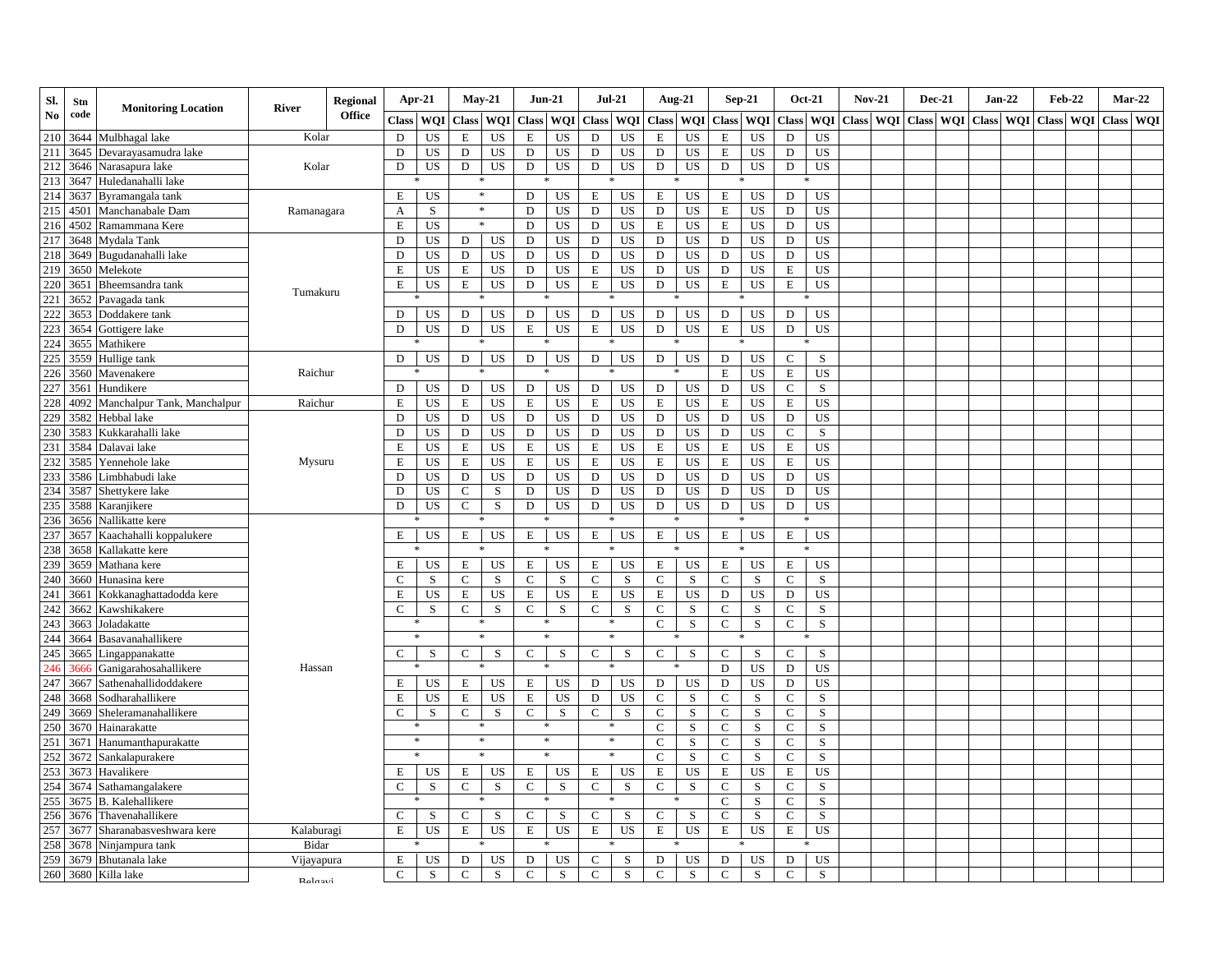| Sl.            | Stn  | <b>Monitoring Location</b> | <b>River</b> | Regional      |              | Apr-21 |   | $May-21$                                | <b>Jun-21</b>            |     | $Jul-21$ |              | Aug-21 |              |         | $Sep-21$  |        | <b>Oct-21</b> | <b>Nov-21</b> |  | <b>Dec-21</b> | $Jan-22$ | <b>Feb-22</b> | $Mar-22$                                                                                                            |  |
|----------------|------|----------------------------|--------------|---------------|--------------|--------|---|-----------------------------------------|--------------------------|-----|----------|--------------|--------|--------------|---------|-----------|--------|---------------|---------------|--|---------------|----------|---------------|---------------------------------------------------------------------------------------------------------------------|--|
| N <sub>0</sub> | code |                            |              | <b>Office</b> | <b>Class</b> |        |   | WQI   Class   WQI   Class   WQI   Class |                          |     |          |              |        |              |         |           |        |               |               |  |               |          |               | WQI   Class   WQI   Class   WQI   Class   WQI   Class   WQI   Class   WQI   Class   WQI   Class   WQI   Class   WQI |  |
| 261            |      | 3681 Angol MI tank         | Deigavi      |               | D            | US     | D | US.                                     | D                        | US  | Е        | US           | D      | US           | ◡       |           | $\sim$ | S             |               |  |               |          |               |                                                                                                                     |  |
|                |      | 262 3682 Kakati pond       | Belgavi      |               | E            | US     |   | US                                      |                          | US  | E        | <b>US</b>    |        | US           | D       | <b>US</b> |        | US            |               |  |               |          |               |                                                                                                                     |  |
|                |      | 263 3683 Herekere          | Dharwad      |               | D            | US     | D | US                                      |                          | US  | D        | US           | D      | US           | D       | <b>US</b> |        | US            |               |  |               |          |               |                                                                                                                     |  |
|                |      | 264 3684 Kelegere          |              |               | D            | US     | D | US                                      |                          | US  | D        | <b>US</b>    | D      | US           | D       | <b>US</b> | D      | US            |               |  |               |          |               |                                                                                                                     |  |
|                |      | 265 3685 Navalooru lake    |              |               | D            | US     | D | US                                      |                          | US  | D        | <b>US</b>    | D      | US           | D       | <b>US</b> |        | US            |               |  |               |          |               |                                                                                                                     |  |
|                |      | 266 3686 Nirasagarakere    |              |               | $\sim$       | ъ.     |   | S                                       | $\overline{\phantom{0}}$ | S   |          | S            |        | S            |         | S         | $\sim$ | <sub>S</sub>  |               |  |               |          |               |                                                                                                                     |  |
|                |      | 267 3687 Nuggikere         | Dharwad      |               | D            | US     | D | US                                      |                          | US. | D        | <b>US</b>    | D      | US           | D       | <b>US</b> |        | US            |               |  |               |          |               |                                                                                                                     |  |
|                |      | 268 3688 Sadanakere        |              |               | D            | US     | D | US.                                     | D                        | US  | D        | <b>US</b>    | D      | US           | D       | US        |        | US            |               |  |               |          |               |                                                                                                                     |  |
|                |      | 269 3689 Someshwarakere    |              |               |              | US     | D | US                                      |                          | US  | D        | US           | D      | US           | D       | US        |        | US            |               |  |               |          |               |                                                                                                                     |  |
|                |      | 270 3690 Unakalkere        |              |               | D            | US     | D | US.                                     |                          | US. | D        | <b>US</b>    | D      | US           | D       | US        |        | US            |               |  |               |          |               |                                                                                                                     |  |
| 271            |      | 3691 Vimanabhuthikere      |              |               | B            | ъ.     | R | <sup>S</sup>                            | B                        | S   | B        | <sub>S</sub> | **     |              |         | **        |        | **            |               |  |               |          |               |                                                                                                                     |  |
|                |      | 272 3692 Kunduvadakere     | Davangere    |               |              |        |   |                                         | 水                        |     | sk.      |              | 宋      |              | $\star$ |           |        |               |               |  |               |          |               |                                                                                                                     |  |
|                |      | 273 3693 Bhathikere        |              |               | D            | US     | D | US                                      |                          | US. | D        | <b>US</b>    | **     |              |         | **        |        | **            |               |  |               |          |               |                                                                                                                     |  |
|                |      | 274 3694 Shanthisagarkere  |              |               | B            | ъ.     |   | S                                       | B                        | S   | B        | S            | **     |              |         | **        |        | **            |               |  |               |          |               |                                                                                                                     |  |
|                |      | 275 3695 Kondajjikere      | Davangere    |               | B            | C.     | R | <sup>S</sup>                            | B                        | S   | B        | S            | **     |              |         | **        |        | **            |               |  |               |          |               |                                                                                                                     |  |
|                |      | 276 3696 Aianakere         |              |               |              | **     |   | **                                      | E                        | US. | D        | <b>US</b>    |        | **           |         | **        |        | **            |               |  |               |          |               |                                                                                                                     |  |
| 277            |      | 3697 Mattadakere           | Chitradurga  |               | D            | US     | D | US                                      |                          | US  |          | US           |        | **           |         | **        |        | **            |               |  |               |          |               |                                                                                                                     |  |
|                |      | 278 3565 Pilikula tank     | Mangaluru    |               | D            | US     |   | US                                      | B                        | S   | $\sim$   | S            |        | <sub>S</sub> |         | S         | $\sim$ | S             |               |  |               |          |               |                                                                                                                     |  |

\* — No Water in the River/ Reservior/ Lake/Tank/Samples were not Collected.

\*\* - Classification could not be arrived at since Bacteriological samples were not collected.

NI-Newly Identified during April-2019

 **Note:**

Class "A" – Drinking water source without conventional treatment but after disinfection.

Class "B" – Out door bathing (organized)

Class "C" – Drinking Water Source with conventional treatment followed by disinfection.

Class "D" – Propagation of wild life, fisheries

Class "E" – Irrigation, Industrial cooling, Controlled Waste disposal

**WQI = Water Quality Index, S means Satisfactory, US means Unsatisfactory**

**WQI - Water Quality Index : ( DO ≥ 4 mg/L BOD ≤ 3 mg/L FC ≤ 2500 MPN/100 ml & TC≤ 5000 MPN/100 ml ).**

Sd/- Chief Scientific Officer(I/C)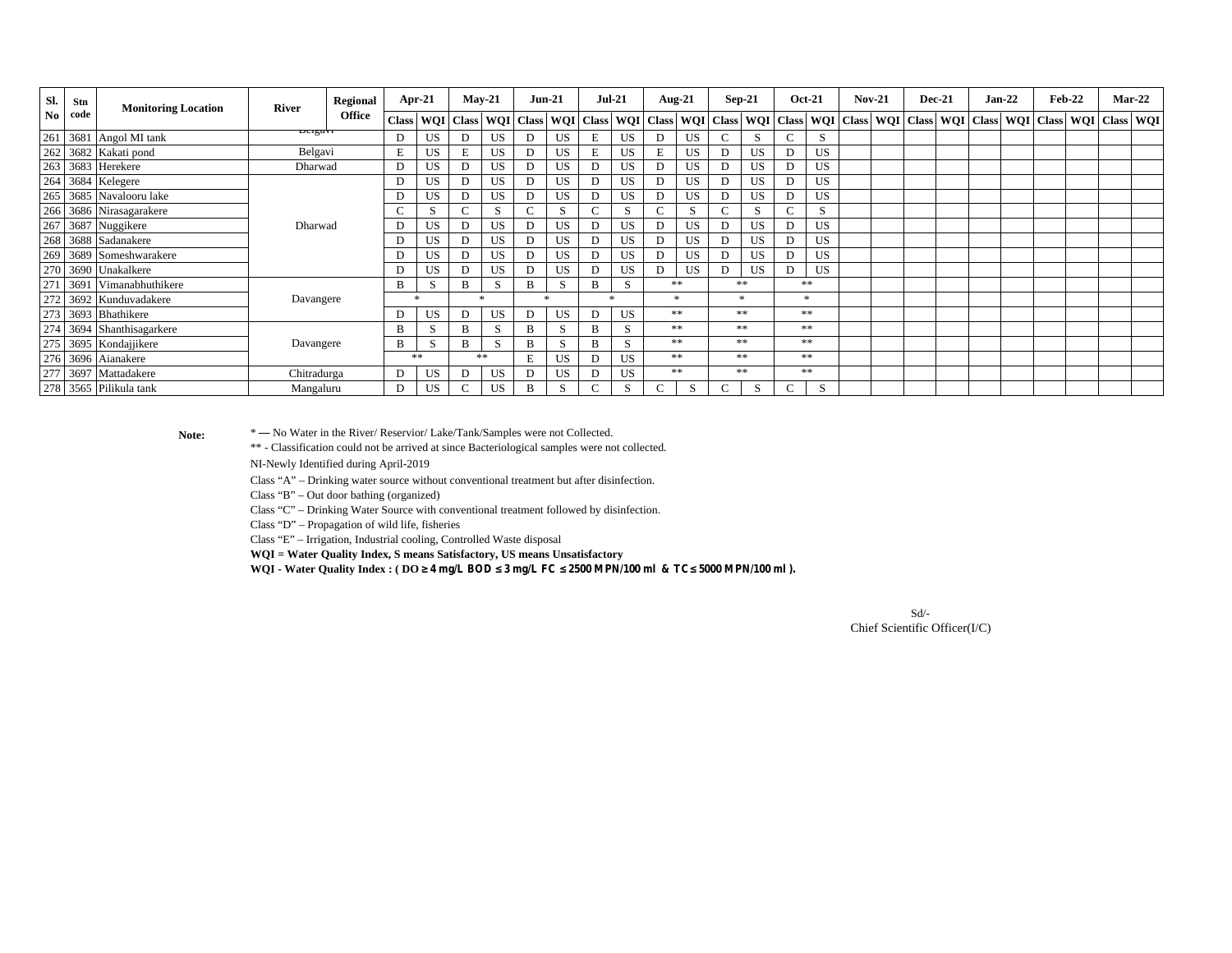|               |        |          |          | <b>Rivers</b> |    |    |                         |        |                |          |              | <b>Bengaluru Lakes</b> |     |                |     |          |                         |        |     | <b>Other than Bengaluru Lake</b> |                |                                   |
|---------------|--------|----------|----------|---------------|----|----|-------------------------|--------|----------------|----------|--------------|------------------------|-----|----------------|-----|----------|-------------------------|--------|-----|----------------------------------|----------------|-----------------------------------|
| <b>Months</b> | $\ast$ | A        | B        | $\sim$        | D  |    | <b>Total</b>            | $\ast$ | A              | B        | $\sim$<br>ι. |                        | E   | <b>Total</b>   | $*$ | A        | B                       | $\sim$ |     | E                                | <b>Total</b>   | <b>Grand Total</b><br>(Karnataka) |
| $Apr-21$      | 10     | 0        | 21       | 59            | 12 |    | <b>103</b>              | 16     | $_{0}$         | 0        |              | 60                     | 30  | 106            | 16  |          | 3                       | 8      | 25  | 16                               | 69             | 278                               |
| $Mav-21$      |        | $\Omega$ | 24       | 57            | 12 |    | 103                     | 22     | $_{0}$         | $\theta$ | $\theta$     | 64                     | 20  | 106            | 19  | 0        | $\sim$<br>$\rightarrow$ |        | 22  | 14                               | 69             | 278                               |
| $Jun-21$      | 6      | 0        | 23       | 62            | 12 |    | 103                     | 18     | $\overline{0}$ | 0        |              | 67                     | 21  | 106            | 15  | 0        |                         | 8      | 29  | 13                               | 69             | 278                               |
| $Jul-21$      | $\sim$ | $\Omega$ | 26       | 60            | 12 |    | 103                     | 15     | $\theta$       | $\Omega$ |              | 72                     | 19  | 106            | 15  | $\Omega$ | 3                       | 10     | 27  | 14                               | 69             | 278                               |
| Aug-21        | 17     | 0        | $\Omega$ | 64            |    |    | 103                     | 13     | 0              | 0        |              | 67                     | 26  | 106            | 17  | 0        | $\Omega$                | 14     | 26  | 12                               | 69             | 278                               |
| $Sep-21$      | 18     | 0        | 12       | 62            | Q  |    | <b>103</b>              | 12     | $\Omega$       | 0        |              | 68                     | 26  | 106            | 14  | 0        | $\Omega$                | 16     | 24  | 15                               | 69             | 278                               |
| Oct-21        | 17     | 0        | 13       | 63            | 10 |    | 103                     | 8      | $\theta$       | 0        |              | 84                     | 14  | 106            | 14  | 0        | $\Omega$                | 19     | 26  | 10                               | 69             | 278                               |
| $Nov-21$      |        |          |          |               |    |    | $\overline{\mathbf{0}}$ |        |                |          |              |                        |     | $\overline{0}$ |     |          |                         |        |     |                                  | $\overline{0}$ | 0                                 |
| $Dec-21$      |        |          |          |               |    |    | $\overline{\mathbf{0}}$ |        |                |          |              |                        |     | $\overline{0}$ |     |          |                         |        |     |                                  | $\overline{0}$ | $\Omega$                          |
| $Jan-22$      |        |          |          |               |    |    | $\mathbf{0}$            |        |                |          |              |                        |     | $\overline{0}$ |     |          |                         |        |     |                                  | $\Omega$       | $\Omega$                          |
| $Feb-22$      |        |          |          |               |    |    | $\mathbf{0}$            |        |                |          |              |                        |     | $\overline{0}$ |     |          |                         |        |     |                                  | $\overline{0}$ | $\Omega$                          |
| $Mar-22$      |        |          |          |               |    |    | $\mathbf{0}$            |        |                |          |              |                        |     | $\overline{0}$ |     |          |                         |        |     |                                  | $\overline{0}$ | $\Omega$                          |
| Total         | 78     | $\Omega$ | 128      | 427           | 78 | 10 | 721                     | 104    | $\Omega$       | $\Omega$ | $\Omega$     | 482                    | 156 | 742            | 110 |          | 13                      | 86     | 179 | 94                               | 483            | 1946                              |

#### **Note:**

\* — No Water in the River/ Reservior/ Lake/Tank/Samples were not Collected.

Class "A" – Drinking water source without conventional treatment but after disinfection.

Class "B" – Out door bathing (organized)

Class "C" – Drinking Water Source with conventional treatment followed by disinfection.

Class "D" – Propagation of wild life, fisheries

Class "E" – Irrigation, Industrial cooling, Controlled Waste disposal

**WQI = Water Quality Index, S means Satisfactory, US means Unsatisfactory**

**sd/- Chief Scientific Officer(I/C)**